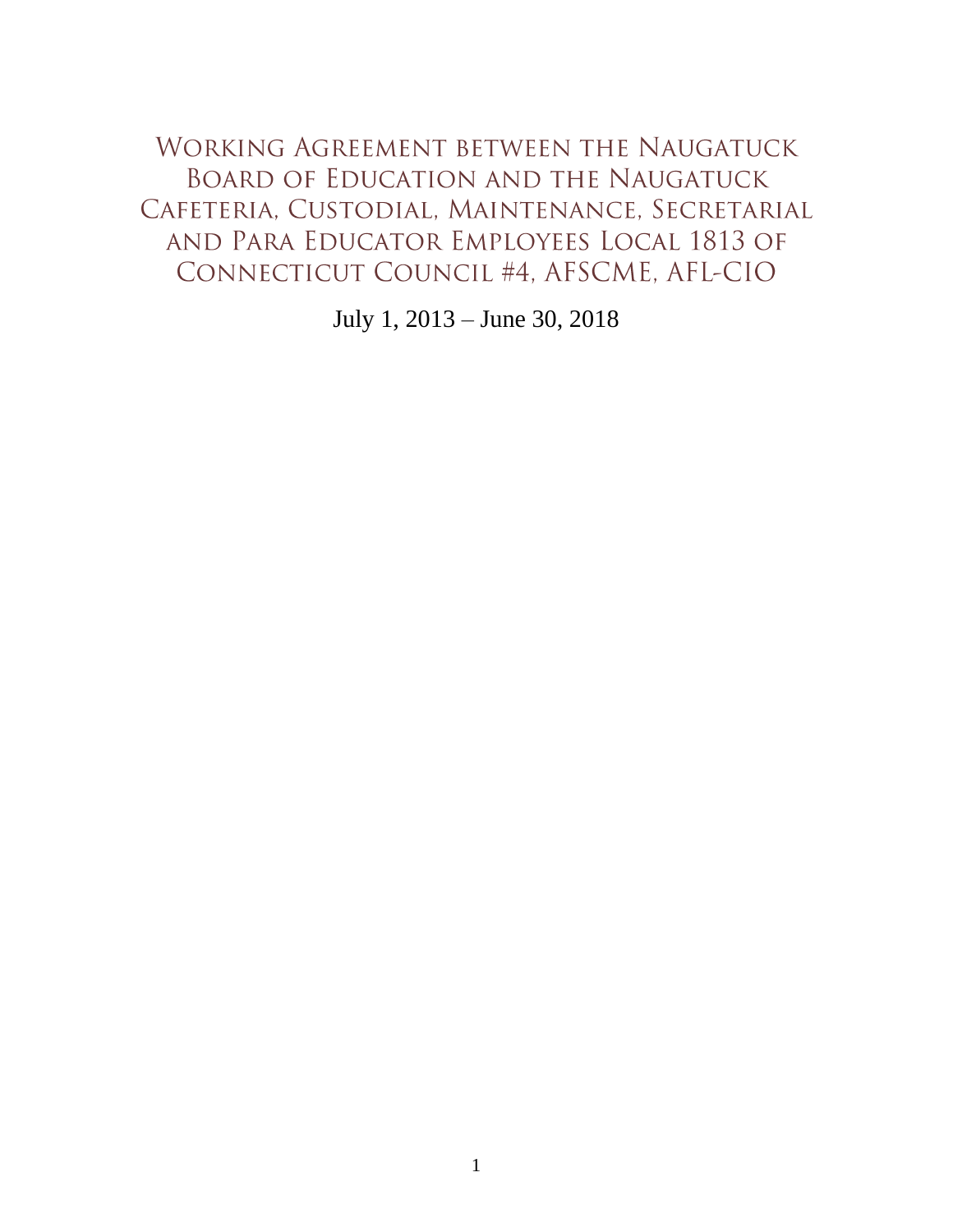# Table of Contents\_Toc519085020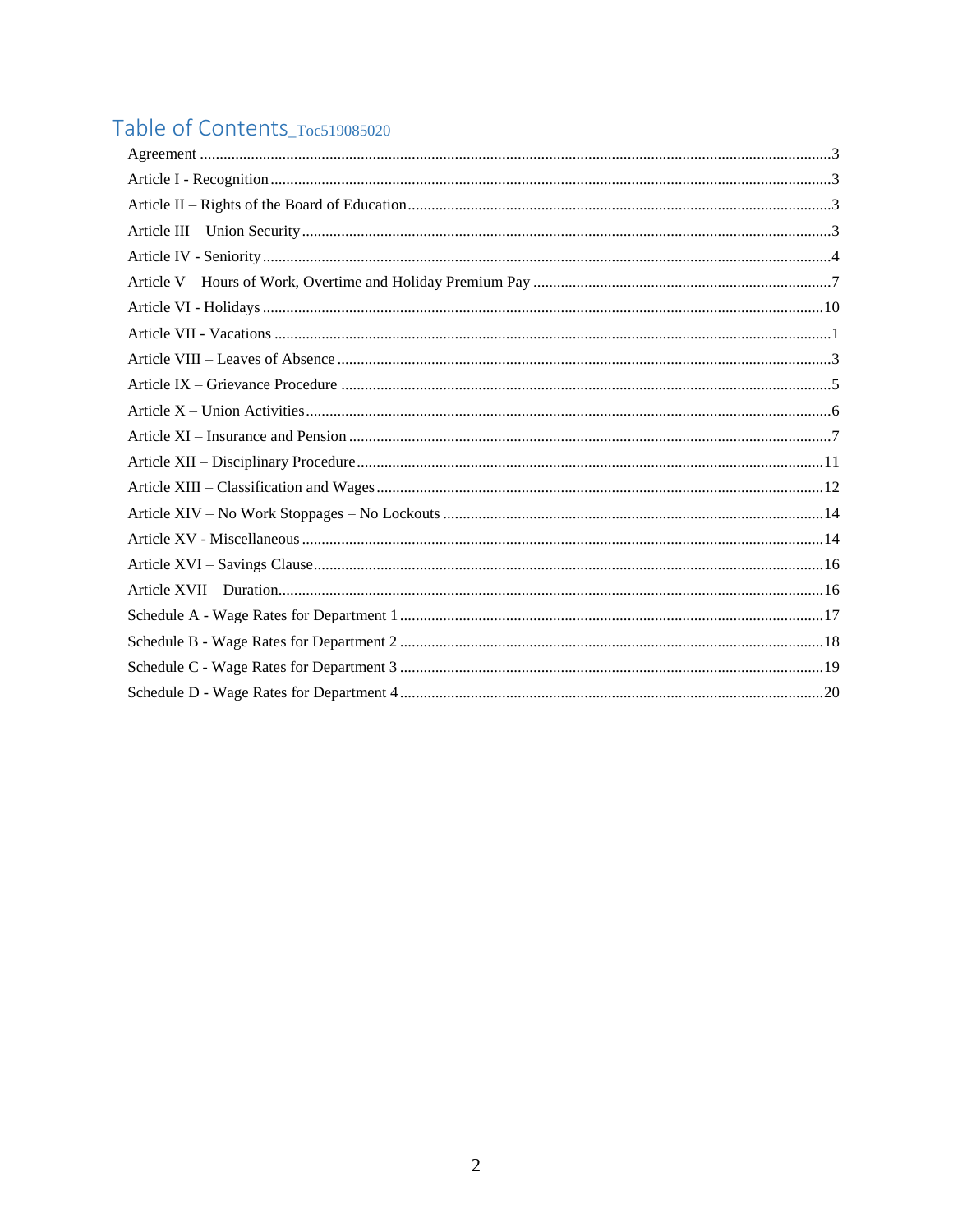### **Agreement**

<span id="page-2-0"></span>This Agreement is entered into by and between the Naugatuck Board of Education, hereinafter referred to as the "Employer" and/or "Board" and Local 1813 of Council #4, AFSCME, AFLCIO, Naugatuck Cafeteria, Custodial, Maintenance, Secretarial and Para educator employees, hereinafter referred to as the "Union".

## **Article I - Recognition**

### <span id="page-2-1"></span>**Section 1.0**

The Employer recognizes the Union as the sole and exclusive bargaining agent for the purposes of collective bargaining on all matters of wages, hours of employment and all other working conditions for 1) all cafeteria employees, excluding the director of cafeterias, 2) all custodial employees, maintenance employees, grounds maintenance employees, plant engineer and pool engineer , excluding the maintenance foreman at the high school, 3) all clerical and secretarial employees, excluding the secretary to the superintendent and the secretary to the director of assessment and accountability and 4) all para educators.

## **Article II – Rights of the Board of Education**

### <span id="page-2-2"></span>**Section 2.0**

Unless expressly limited by a specific provision of this Agreement, the rights, powers, and authority of the Board over matters involving the Naugatuck School System including, but not limited to, the full control over the policies, practices, procedures and regulations with respect to employees of the Board covered by this Agreement at all of its' schools, shall remain vested solely and exclusively with the Board. Except where expressly limited by the terms of this Agreement, all past practices prior to July 1, 2008, are hereby rendered null and void.

## **Article III – Union Security**

### <span id="page-2-3"></span>**Section 3.0**

During the term of this Agreement or extension thereof, all employees in the collective bargaining unit shall, from the date of their employment by the Board, as a condition of employment, either become and remain members of the Union in good standing in accordance with the constitution and by-laws of the Union, or in lieu of Union membership, pay to the Union a service fee as certified by the Union.

### **Section 3.1**

The Board agrees to deduct monthly dues and/or service fees, as certified by the Secretary of the Union, from the wages of all employees covered by this Agreement who submit to the Board a written authorization of dues deduction. The Union will save the Board harmless from all claims, demands, suits or judgments arising from the implementation of this Section.

### **Section 3.2**

The monthly dues and/or service fees remittances to the Union will be accompanied by a list of names of employees from whose wages such deductions have been made. The Union will save the Board harmless from all claims, demands, suits or judgments arising from the implementation of this Section.

### **Section 3.3**

At least one bulletin board shall be reserved at an accessible place in each building for the use of the Union for the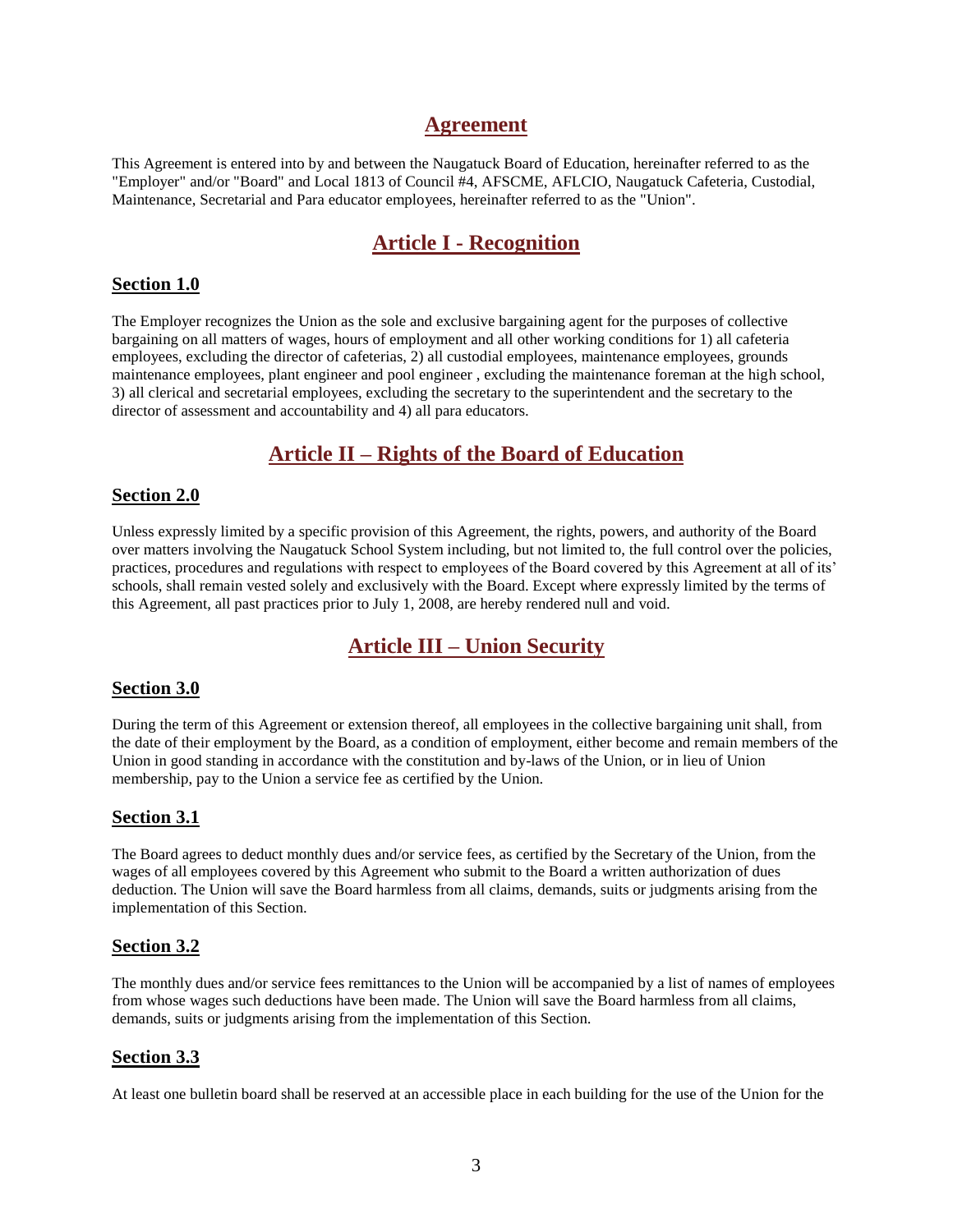posting of official Union notices or announcements. The bulletin board shall be maintained by a designee appointed by the Union Steward, which does not necessarily mean the secretary. Section 3.4

The Board shall provide one (1) copy of the contract to each employee upon request. New employees shall be provided with a copy of the contract at the time of his/her hire. The Council #4 office shall be provided with two (2) signed copies of the Agreement at the time of signing.

## **Article IV - Seniority**

### <span id="page-3-0"></span>**Section 4.0 - Definition of Seniority**

- A. "Seniority" shall include "unit seniority" (continuous service within the bargaining unit), "department seniority" (continuous service within a department), and "classification seniority" (continuous service in a job classification).
- B. For the purposes of this Agreement, seniority shall be credited based on the following:

Employees who are scheduled to work one thousand forty (1,040) hours or less in a year shall be credited with one-half ( $\frac{1}{2}$ ) year seniority; employees who are scheduled to work more than one thousand forty (1,040) hours in a year shall be credited with one (1) year seniority.

- C. Temporary employees (not employees substituting for a regular employee) may fill vacancies for no more than thirty (30) workdays during a contract year.
- D. Seniority shall continue to accrue during an absence caused by the following approved leaves:
	- 1. Sick or injury leave of six (6) months or less.
	- 2. Maternity leave.
	- 3. Military leave.
	- 4. Jury duty leave.
- E. Seniority shall not accrue but shall be bridged in the cases of:
	- 1. Approved sick or injury leave exceeding six (6) months.
	- 2. Approved leaves of absence without pay.
	- 3. Layoffs of two (2) years or less duration.
- F. Seniority shall be terminated by:
	- 1. Resignation. (An employee shall give at least two (2) weeks notice before leaving the employ of the Board, unless otherwise mutually agreed upon.)
	- 2. Retirement.
	- 3. Discharge.
	- 4. Failure to return from a leave of absence or layoff.
	- 5. Layoff for a consecutive period exceeding the period of recall rights (one (1) or two (2) years).
	- 6. Other termination from employment.

### **Section 4.1 - Seniority List**

At the beginning of each school year, and upon reasonable request, the Board shall furnish to the President and Secretary of the Union a list by department of all employees covered by this Agreement. The list shall include unit seniority, department seniority, classification seniority, hourly wage, job title, shift and annual hours worked. Unless the Union files a grievance concerning the list within thirty (30) days of receipt of same, the list will be presumed to be correct for all purposes of this contract. Upon completion of their probationary period, new employees shall be added to this list.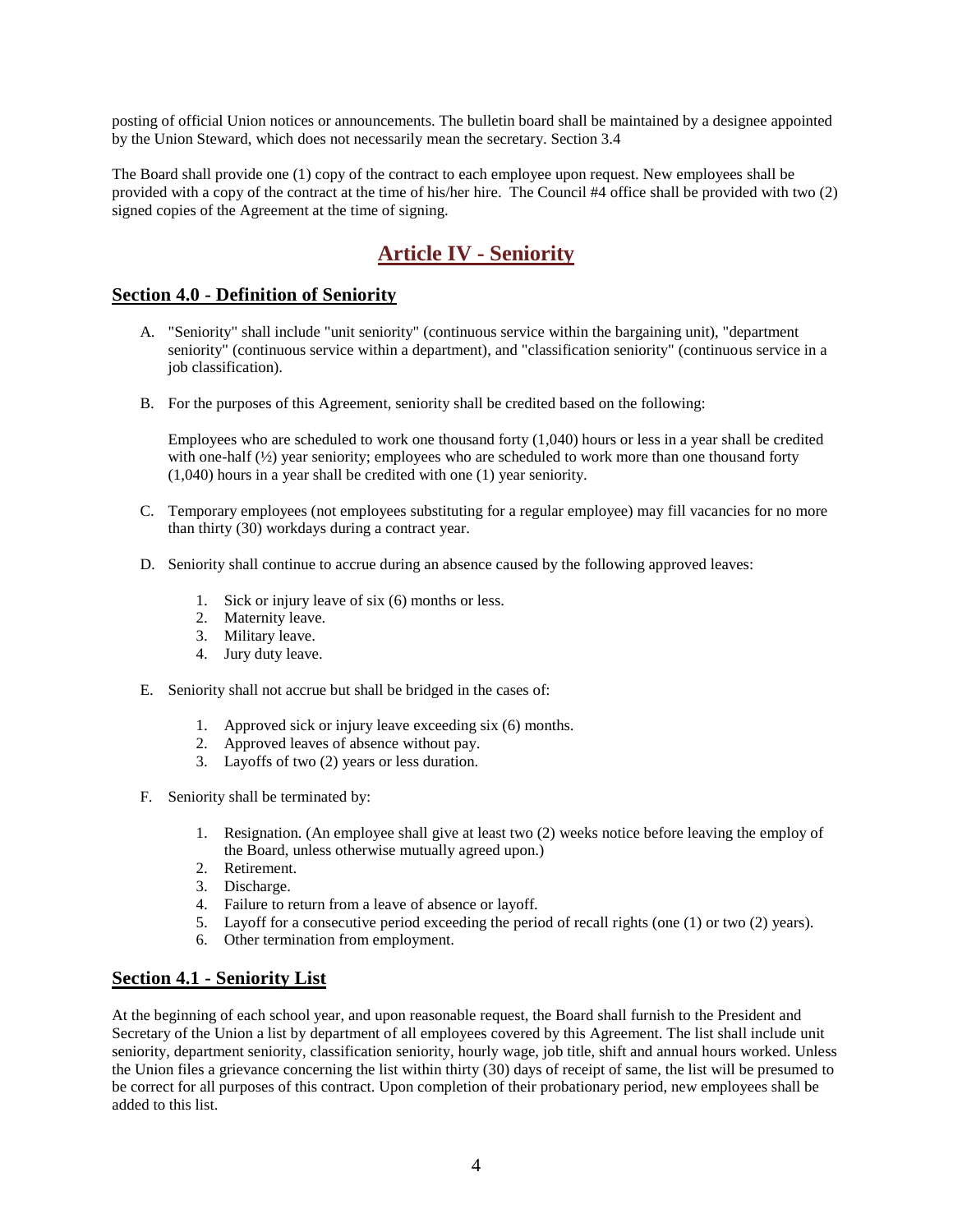### **Section 4.2 - Probationary Period**

All new employees shall serve a probationary period of ninety (90) working days. Such employees shall have no seniority rights during his/her probationary period but shall be subject to all other provisions of this Agreement (except the grievance procedure shall not be available to such employees in the event of disciplinary action or dismissal).

All employees who have completed their probationary period shall acquire length of service records as of their date of employment. Any absences during the probationary period shall be added to the ninety (90) days probationary period.

### **Section 4.3 – Promotions, Vacancies and Transfers**

- A. With regard to para educators, the Board shall have the sole right of selection with respect to all promotions, transfers, and vacancies. The remainder of Section 4.3 does not apply to the para educators.
- B. In the event that the Board decides to fill a vacancy or create a new bargaining unit position, such positions shall be posted with a brief description of the job duties, the hours of work and the pay rates for a period of five (5) working days on bulletin boards and on the Board's on-line employment opportunities site prior to any action being taken by the Board to fill such vacancies or new positions.

Employees wishing to be considered for posted vacancies or new positions may personally, or through their steward, submit their requests, in writing, to Human Resources or apply through the on-line internal application process.

In making its selection of the applicant to fill the position, the administration shall consider the following qualifications: education; training; certification; skills and experience as related to the position; job performance; ability, skills or knowledge valuable to the school system.

Between applicants within the bargaining unit, department seniority shall be the deciding factor where qualifications are considered by the administration to be equal. Nothing in this Article shall be construed in any way to restrict the Board from hiring either from within or outside the school system. A copy of the vacancy notice will be provided to the Union Secretary.

C. In the event that an internal candidate is selected to fill a vacancy or a new position, such employee shall serve a probationary period of thirty (30) working days in the new position.

Any absences during the probationary period shall extend the thirty (30) working day probationary period until thirty (30) working days have been worked by the employee in the position.

During the thirty (30) working day probationary period, if a new employee is hired to cover the position vacated by the internal candidate who successfully bid on a vacant or new position, the new employee will be employed as a temporary a substitute employee until the probationary period of the internal candidate is complete.

If, in the sole judgment of the building administrator or his/her designee, the internal candidate selected to fill a vacancy or a new position is unable to perform the duties and responsibilities of the new position, he/she shall be returned to his/her former position before the end of the probationary period.

After completing the probationary period, if the position is a lateral position, the employee will remain in the new position for a period of one (1) year before requesting another transfer. The Board of Education, in its' discretion, may waive this one-year requirement.

D. In all cases of lateral positions, current employees shall have the right to apply for the position, regardless of the length of time they have been in their current position, prior to the hiring of an outside applicant.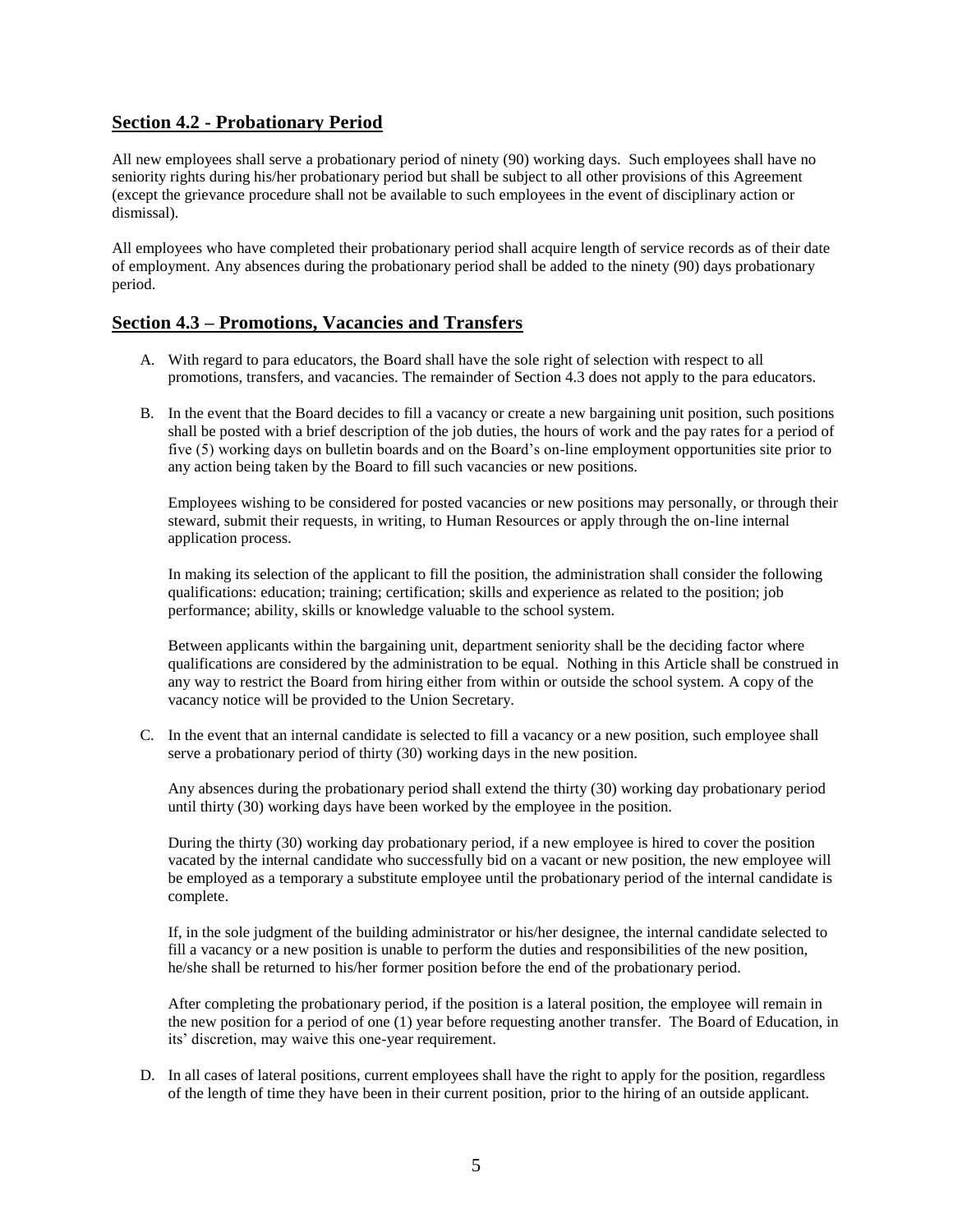If the position is a promotion, then the employee will remain in the new position for a period of one (1) year before requesting a transfer (or a promotion).

The Union President shall be notified in writing of employees selected to fill vacancies and new positions under this Section.

Promotion shall mean a position paying a higher rate of pay. The Board may, in its' discretion, waive this one (1) year requirement.

- E. In the event of an emergency, employees may be directed to perform temporarily the duties of another, as long as such duties are not outside the jurisdiction of this bargaining unit.
- F. Permanent transfers shall be made in the following manner:
	- a. The Board shall post internally for a period of five (5) working days prior to its intent to transfer, listing the positions and schools to be affected.
	- b. If, as a result of such posting, enough qualified employees from the school directly affected by the transfers and/or other schools or locations within the district express a desire to be transferred, thereby allowing the Board to fulfill its intended action, the Board shall so use such process to alleviate the imbalance.
	- c. In the event such posting does not produce a voluntary interest in a manner which allows the Board to fulfill its intended action, the Board shall have the right to transfer the least senior employee from the schools directly effected, with the understanding that employees so transferred shall have the right to bump a less senior employee in any other school, who is in the same job classification. Such bumping rights and processes shall continue until such time as the Board has affected the desired change.
- G. Any opening which results from the filling of a vacancy or new position by a member of the bargaining unit shall not be considered a vacancy for purposes of this Article, and shall not be subject to the posting requirements described herein.
- H. Cafeteria Department employees: Where a significant imbalance in the workload of the cafeteria workers exists among the various schools, the Board shall have the right to transfer employees immediately on a temporary basis for the purpose of alleviating such imbalance.

When filling temporary vacancies in each school with substitutes, all Cafeteria bargaining unit employees shall be offered the jobs with hours greater than their normally scheduled work hours before substitutes are offered to fill the remaining job(s). Such offers within the bargaining unit shall be made on the basis of seniority within the classification, within that school.

Only in the case of a vacancy remaining in the manager position will the temporary promotional opportunity be offered to the senior employee within the cafeteria department.

#### **Section 4.4 - Layoff and Recall**

- A. Layoffs and reductions in employee hours of work shall take effect in inverse order of classification seniority within departments in the following order:
	- 1. Newly hired probationary employees.
	- 2.Employees working less than twenty (20) hours.
	- 3.Employees working less than thirty (30) hours.
	- 4.Employees working less than forty (40) hours.
- B. The president and executive officers of Local 1813 and one chief steward from groups (1), (2), (3) and (4)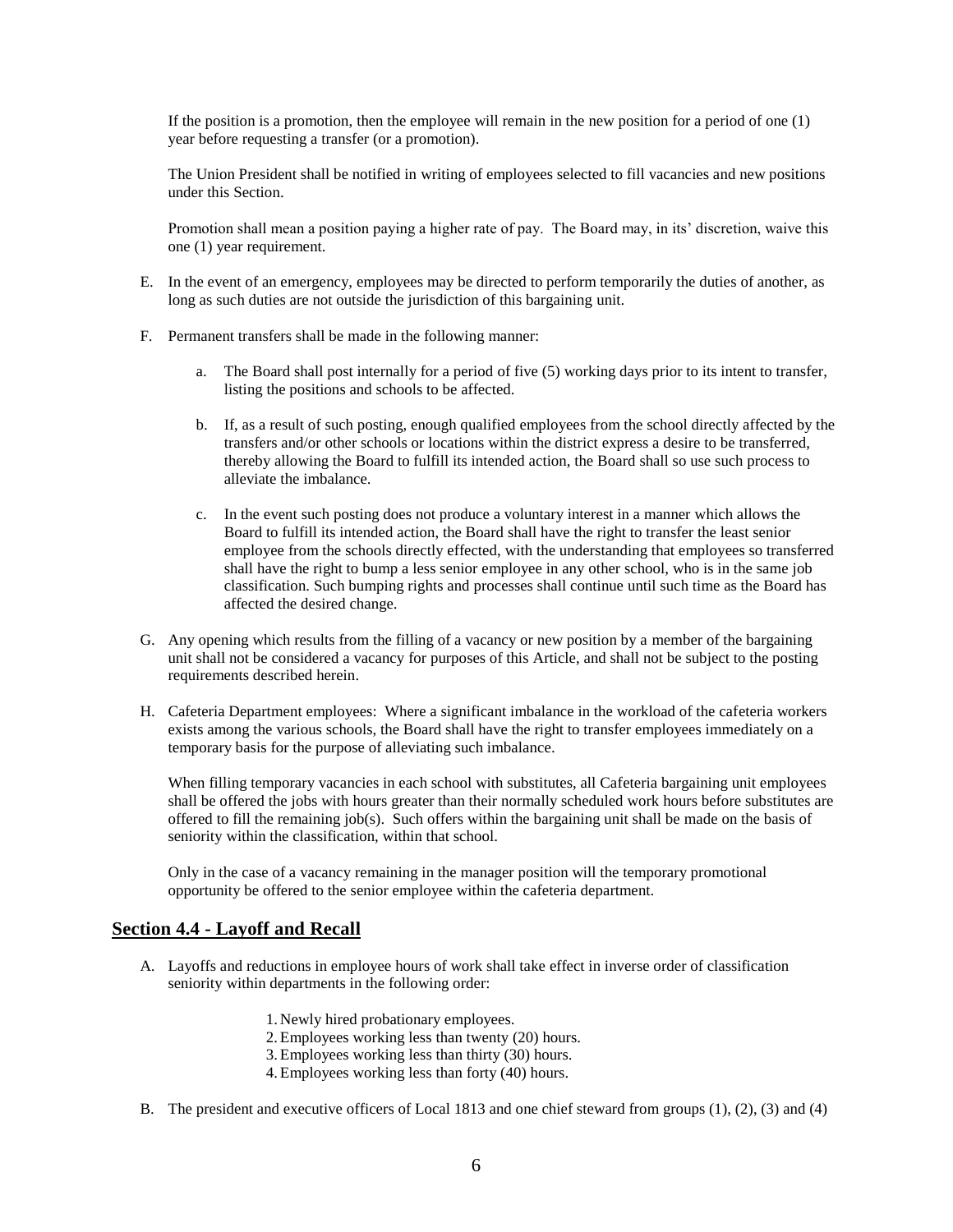as described in Article I shall have super seniority in the event of a layoff.

- C. The Board will give two (2) weeks notice in advance of layoff to employees affected or two (2) weeks pay in lieu of such notice.
- D. In the event of a layoff or the elimination of a position, the affected employee shall have the right to bump the employee with the least seniority in a classification within the department impacted, provided the employee can demonstrate acceptable job performance during a thirty (30) work day probationary period in the position. During such probation period the employee will not have access to the grievance procedure.

Any absences during the probationary period shall extend the thirty (30) working day probationary period until thirty (30) days have been worked by the employee in the position.

E. In the event of a recall, recall shall commence with the most senior laid off employees in the order of their classification seniority.

Recall shall be utilized by the Board prior to any new employees being hired in the laid off employees' classification for a period of one (1) year following the layoff of employees with more than one (1) year of service but less than eight (8) years of service with the Board in the bargaining unit and for two (2) years following the layoff of employees with more than eight (8) years of service with the Board in the bargaining unit.

F. A laid off employee shall respond to a notice of recall within seven (7) calendar days after receipt of notice sent to the employee by registered mail to his/her last known post office address.

The laid off employee must return to work within fourteen (14) calendar days from the date of acceptance of employment, unless otherwise mutually agreed upon, in writing, by the Board and the recalled employee.

If such laid off employee fails to indicate acceptance within seven (7) calendar days of receipt of the notice of recall or fails to return to work within fourteen (14) calendar days of acceptance of employment, he/she shall lose all rights with respect to reemployment.

It is understood for the purposes of this Article that "receipt" shall mean postal delivery to the employee's last known post office address.

## **Article V – Hours of Work, Overtime and Holiday Premium Pay**

### <span id="page-6-0"></span>**Section 5.0**

- A. The workweek for all employees shall consist of five (5) consecutive days, Monday through Friday except as indicated in Section 5.2.1 herein.
- B. All regularly scheduled hours of work shall be consecutive for all employees, except for lunch.
- C. Time and one-half shall be paid for all work performed in excess of forty (40) hours per week.
- D. All work performed on Saturday when Saturday is outside of the employee's regularly scheduled workweek shall be paid at time and one-half (1½) the employee's regular hourly wage rate.
- E. All worked performed on Sunday shall be paid at double time, except as indicate in Section 5.2.I. herein.
- F. Double time shall be paid for all hours worked on holidays, plus holiday pay.
- G. All overtime work shall be assigned according to job classification. All overtime work shall be assigned on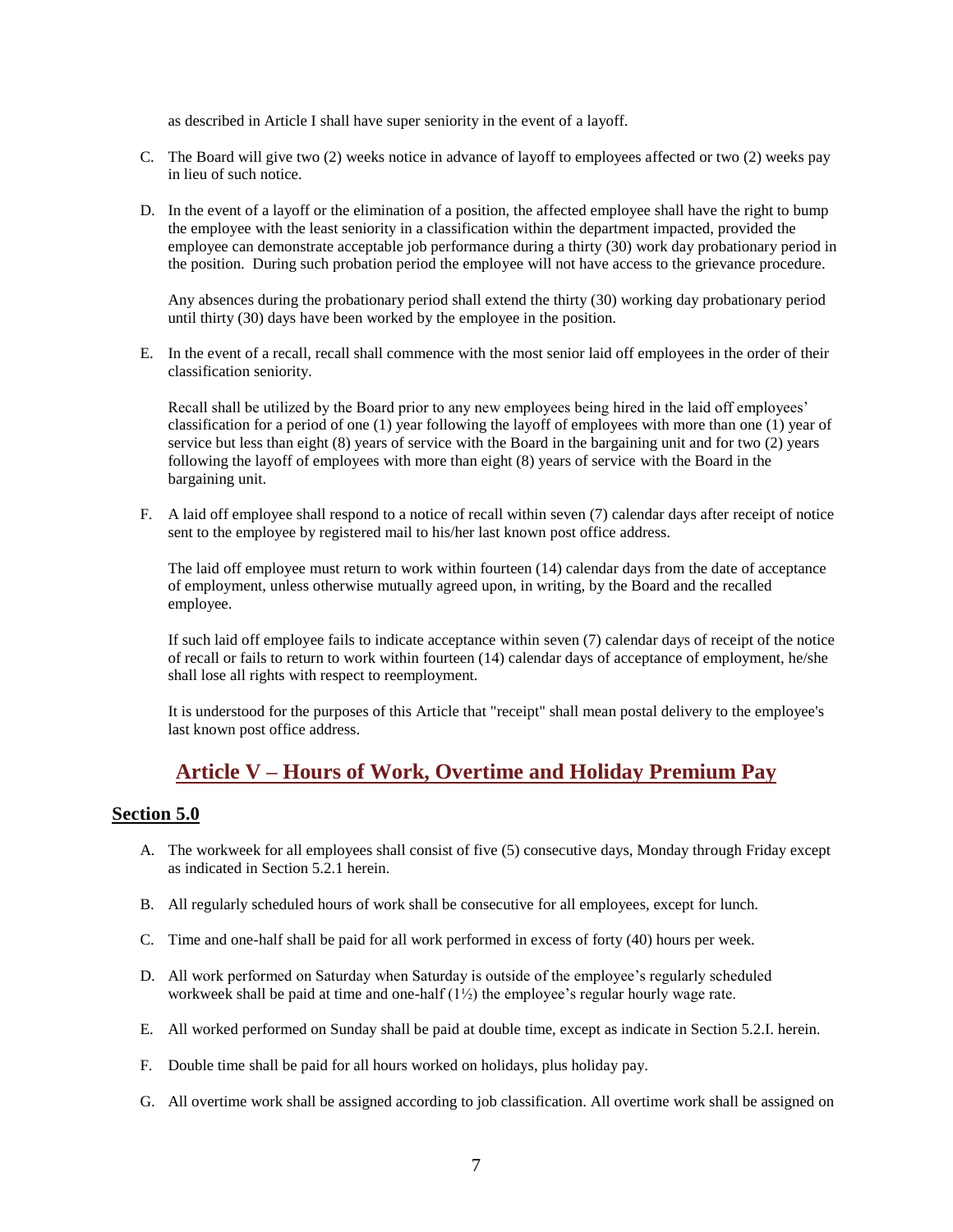a rotational basis within each job classification in each building location. For purposes of ensuring equitable rotation of overtime work, any employee who is offered overtime work and does not avail himself/herself of the opportunity to work will be charged with the scheduled overtime as if he/she had worked the overtime.

It is understood that the Union president has the right to inspect wage and hour records.

An employee who is absent from work for ten (10) or more working days for reasons other than vacation will be charged with the average number of hours of the employees within the job classification upon his/her return to work.

- H. Employees shall not leave the building to which they are assigned during work hours without prior notification and approval from the building principal and his/her immediate supervisor except during the employee's lunch break, in which case notification to the building principal or his/her designee in the school where the employee is assigned is required (if the employee is not assigned to work in a school, notification to his/her supervisor is required).
- I. Unless otherwise directed by the administration, all custodians, during school recesses, summer closings and snow days, shall be assigned to first shift work, except at the high school during the month of July. In the event of special events, Custodians will be assigned for that function.
- J. Any change in the existing starting and ending times for an employee's work day will be posted fifteen (15) calendar days in advance (except for emergency) in the building in which the change will occur. An emergency, for the purpose of this Article, is an unforeseen condition which arises and which requires immediate attention.

### **Section 5.1 - Cafeteria Employees (Department 1)**

- A. The basic work year is ten (10) or twelve (12) months, depending upon job description.
- B. The basic workweek shall range from ten (10) to thirty (30) hours.
- C. Cafeteria employees who return to perform any evening work shall be paid a minimum of four (4) hours at one and one-half (1½) times their regular hourly rate.

### **Section 5.2 – Custodial and Maintenance Employees (Department 2)**

- A. The basic work year is twelve (12) months.
- B. The basic workweek shall be forty (40) hours per week for full-time employees. Other employees work at least ten (10) but less than forty (40) hours per week.
- C. Full-time employees shall work eight (8) consecutive work hours per workday (such eight (8) hour work day does not include a one-half  $(\frac{1}{2})$  hour unpaid lunch).
- D. When school sessions are cancelled because of weather conditions or other emergency situations, custodian and maintenance employees in the bargaining unit are expected to report to work.

If it is physically impossible for the employee to report to work, the burden will be upon the employee to establish an adequate reason for his/her failure to report to work.

The employee must call the facilities engineer before 7:00 a.m. to state the reason for either being delayed or why it is physically impossible for him/her to report to work.

E. The head custodian at each school facility will maintain a record of overtime hours worked by employees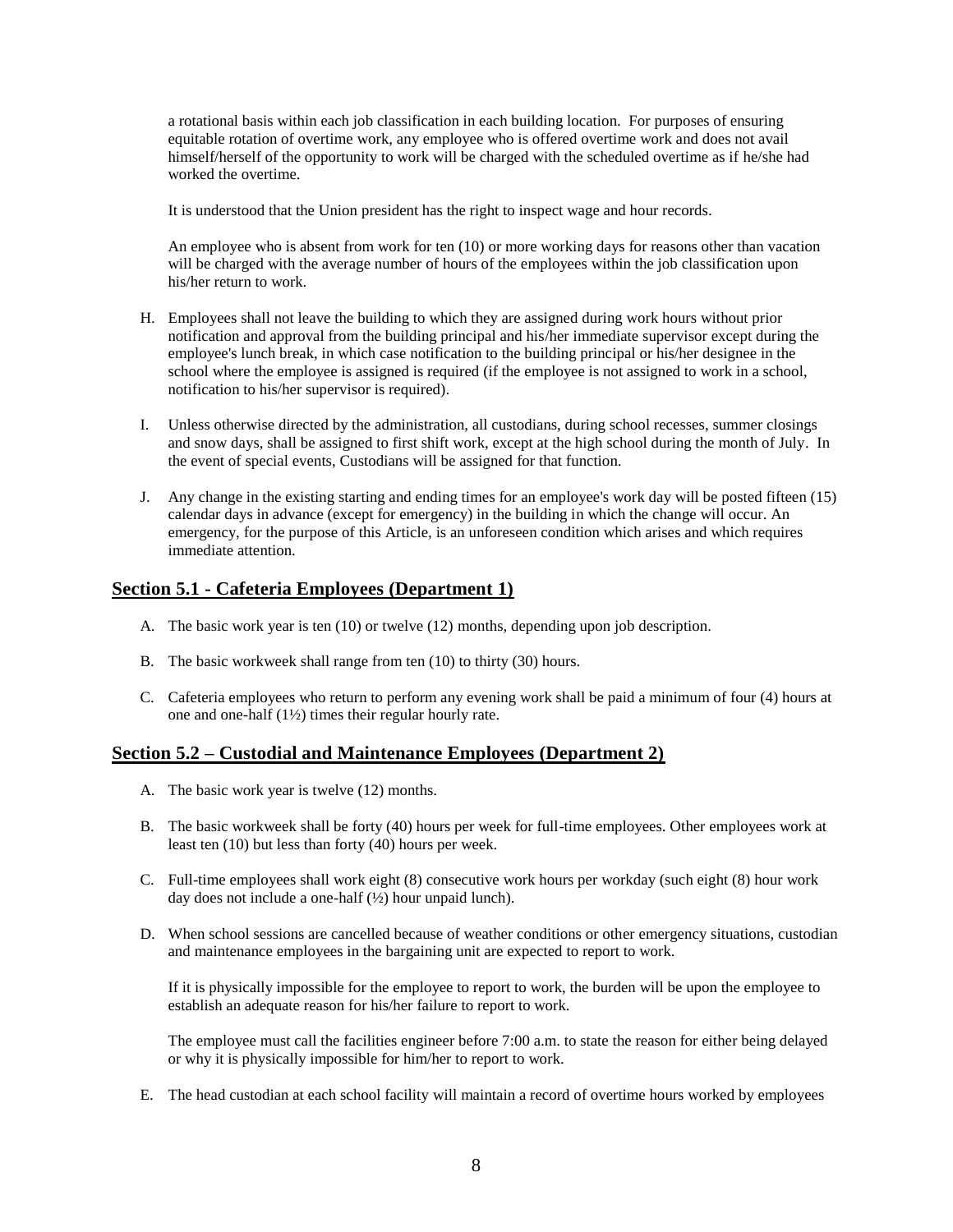assigned to his/her facility and such record will be posted on the overtime hour board. The facilities engineer, principal and building steward shall have the right to inspect such records.

- F. The facilities engineer will, on a rotating basis, assign work to custodians from other schools to cover work or overtime activities in the schools where regularly assigned custodians are not available. In the case of overtime, if all custodians have been offered overtime, such overtime may, at the discretion of the Facilities Engineer, be offered to maintenance employees on a rotating basis.
- G. A full-time custodial or maintenance employee called back to work to perform unscheduled work outside of his/her regularly scheduled working hours shall be paid a minimum of three (3) hours at one and onehalf (1½) times his/her regular hourly wage rate, except if the call occurs between midnight and 5:00 a.m. in which case the custodian or maintenance employee shall be paid a minimum of four (4) hours at one and one-half (1½) times his/her regular hourly wage rate.
- H. An employee called back to work for snow or ice storms shall be paid for one-half  $(\frac{1}{2})$  hour at the applicable rate upon reporting to work for travel time.

Such one-half (1/2) hour of paid travel time shall apply when: (1) an employee is called back to work after his/her work day ends; or (2) when an employee is required by the Board to report to work prior to the commencement of his/her regular work day; such travel time shall not apply when an employee is required to remain at work after his/her regular work day ends.

I. The work week of custodial employees (at the high school) and maintenance employees hired on or after July 1, 1995, shall be the same as other employees on their respective shifts except they may be scheduled by the Board of Education for any five (5) consecutive day period.

This provision shall apply to a maximum of two (2) such employees at any time, except that any employee hired on or after July 1, 1999, shall be subject to being scheduled for any five (5) consecutive day period.

Said employee shall be paid one and one-half  $(1\frac{1}{2})$  times his/her regular hourly rate for the sixth (6th) consecutive day of work and double (2x) his/her regular hourly rate for the seventh (7th) consecutive day of work. The work day shall consist of eight (8) consecutive work hours for a full-time position (such eight (8) hour work day does not include a one-half (½) hour unpaid lunch).

#### **Section 5.3 - Clerical and Secretarial Employees (Department 3)**

- A. The basic work year is as follows:
	- i. Twelve (12) months for secretaries assigned to the high school principal, associate high school principal, central office director of adult education, and the computer secretary at the high school.
	- ii. Ten (10) months for all other secretarial employees.
- B. **Elementary School Secretaries**: Full-time elementary school secretaries shall work thirty-seven and onehalf (37½) paid work hours per week with a one-half (½) hour unpaid lunch every work day.
- C. **Middle and Intermediate School Secretaries:** Full-time middle and intermediate school secretaries shall work thirty-seven and one-half  $(37/2)$  paid work hours per week with a one-half  $(1/2)$  hour unpaid lunch every work day.
- D. **High School Secretaries**: A full-time secretary assigned to the attendance office, the full-time secretary to the dean of student affairs/athletic director and one (1) of the full-time secretaries to the dean of student affairs shall work forty (40) paid work hours per week with a one-half  $\left(\frac{1}{2}\right)$  hour unpaid lunch every work day; all other full-time high school secretaries shall work thirty-seven and one-half (37½) paid work hours per week with a one-half (½) hour unpaid lunch every work day.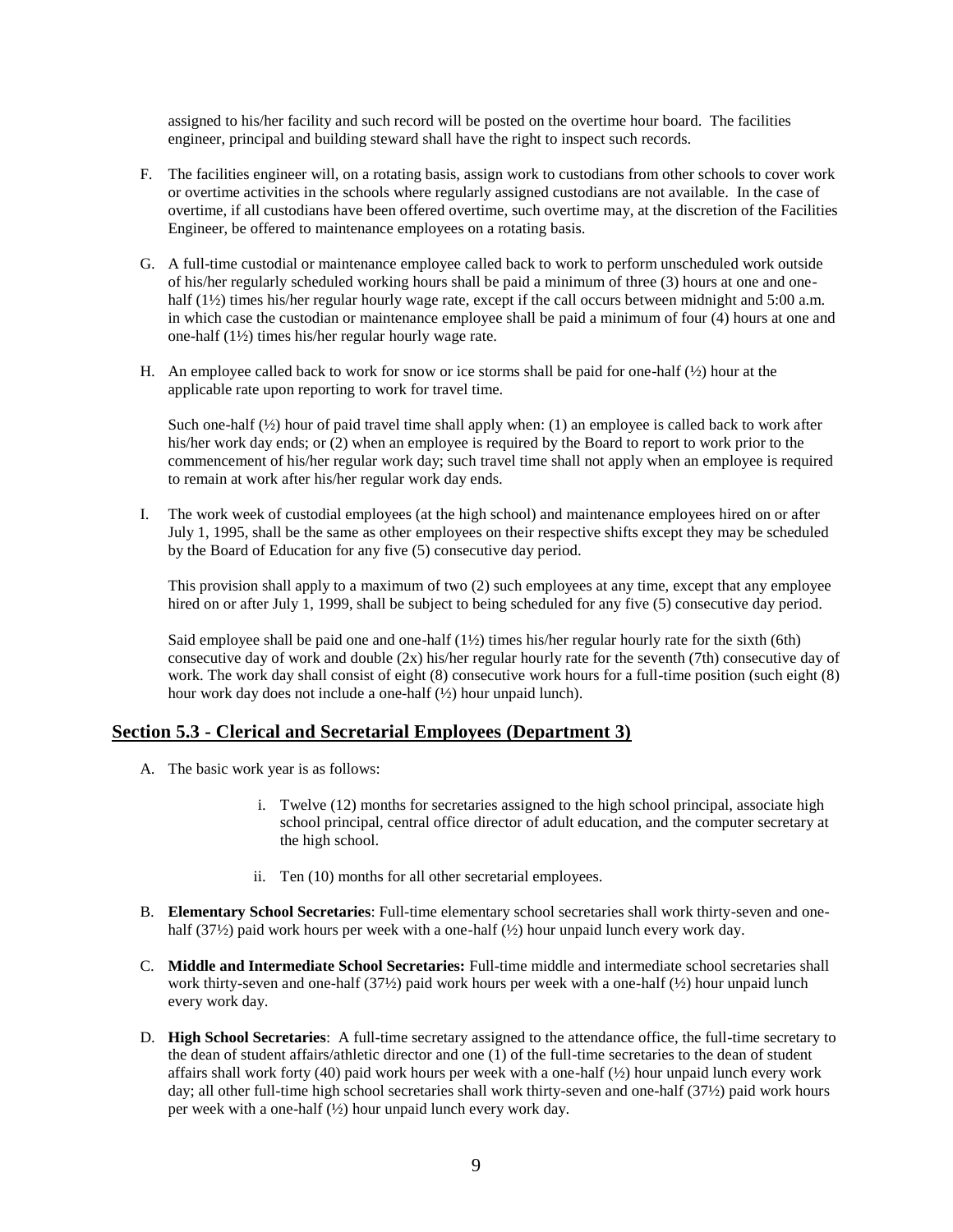- E. Full-time secretaries and clerical employees are required to work the entire regular work day on scheduled early dismissal days and professional development days.
- F. Secretarial and clerical employees assigned to work at Central Office shall work thirty-seven and one-half (37½) paid work hours per week with a one (1) hour unpaid lunch every work day.
- G. A full-time secretarial or clerical employee called to work outside of his/her regularly scheduled working hours shall be paid a minimum of four (4) hours at one and one-half (1<sup>1</sup>/<sub>2</sub>) times his/her regular hourly wage rate.

### **Section 5.4 - Para educators (Department 4)**

- A. The basic work year is ten (10) months.
- B. Full-time para educators shall work the hours that school is in session, which includes one-half (½) hour unpaid lunch. In addition, they shall work a total of thirty (30) minutes before and/or after school as assigned by the supervisor. The resulting work schedule is thirty-two and one-half (32½) paid hours per week.
- C. Para educators shall work a total of two (2) additional days either before school opens or after school closes (such days may be scheduled: (a) consecutively before school opens; (b) consecutively after school closes; or (c) one (1) day may be scheduled before school opens and one (1) day may be scheduled after school closes, as determined by the administration). Prior to the last day of the previous school year, para educators will be advised of the days the additional days will be scheduled on.
- D. Full-time para educators do work the entire day on scheduled early dismissal days and full professional development days unless arrangements not to work are made in advance with the Supervisor.
- E. In the event of delayed openings or emergency dismissals for weather or other unforeseen circumstances, para educators will be paid for the entire day.
- F. Part-time para educators shall work less than thirty (30) hours per week.
- <span id="page-9-0"></span>G. Para educators shall be paid for all hours worked outside their regularly scheduled hours.

## **Article VI - Holidays**

### **Section 6.0**

The following holidays shall be observed as days off with full pay for employees in the bargaining unit who are regularly scheduled to work twelve (12) months per year, provided that school is not in session:

New Year's Eve Day New Year's Day Martin Luther King Day Lincoln's Birthday Washington's Birthday

Good Friday Memorial Day Independence Day Labor Day Columbus Day

Veterans' Day Thanksgiving Day Day after Thanksgiving Christmas Eve Day Christmas Day

### **Section 6.1**

The following holidays shall be observed as days off with full pay for employees in the bargaining unit who are regularly scheduled to work at least ten (10) months each year and at least twenty (20) hours per week, provided school is not in session: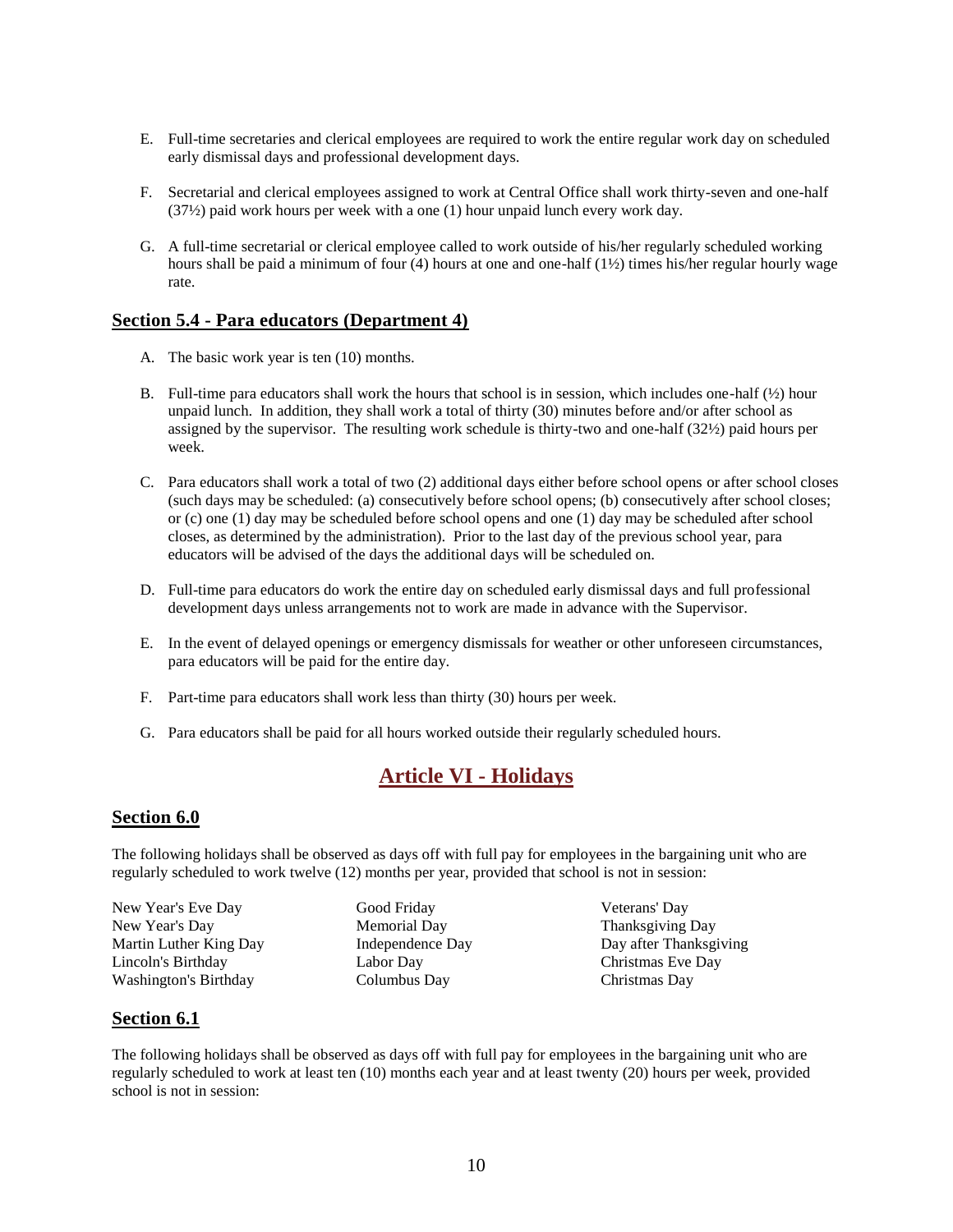New Year's Eve Day New Year's Day Martin Luther King Day Lincoln's Birthday Good Friday

Memorial Day Labor Day Columbus Day Veterans' Day Thanksgiving Day Day after Thanksgiving Christmas Eve Day Christmas Day

### **Section 6.2**

For employees scheduled to work less than twenty (20) hours per week and ten (10) months or less each year, the following holidays shall be observed as days off with full pay, provided school is not in session:

New Year's Day Lincoln's Birthday Good Friday

Labor Day Thanksgiving Day Day after Thanksgiving Christmas Day

### **Section 6.3**

Holidays shall be observed as officially designated. For weekend holidays, if school is in session on the preceding Friday or following Monday, employees shall be given a day off at the next available day when school is not in session, and employees would otherwise be expected to work unless the employees have been paid double time plus holiday pay for working on said Friday or Monday, pursuant to Section 5.0 F. of this Agreement. If the employees have been so paid, they shall not receive a day off.

### **Section 6.4**

No payment shall be made for a holiday unless the employee works the last scheduled day before the holiday and the first scheduled day after the holiday, unless the employee is out sick or on vacation.

### **Section 6.5**

Employees absent on paid sick leave (Section 8.0) on a regular holiday shall be paid the holiday pay only and shall not be charged with sick leave.

### **Section 6.6**

When a holiday occurs during an employee's regularly scheduled vacation, said holiday shall not be charged against the employee's earned vacation time.

## **Article VII - Vacations**

### <span id="page-10-0"></span>**Section 7.0**

Those employees who are regularly scheduled to work twelve (12) months each year and at least twenty (20) hours per week shall receive paid vacations in accordance with the following schedule:

A. An employee who has completed one (1) year but less than five (5) years of unit seniority shall be entitled to paid vacation of ten (10) days annually. Up to five (5) vacation days may be borrowed against future vacation time after the first six (6) months of unit seniority provided the employee sign in advance a form provided by the school administration. Employees who borrow against future vacation time between six (6) and twelve (12) months of initial employment and leave the district for any reason prior to completing one year and earning said vacation time, the pay for vacation time taken but not yet earned will be deducted from the last paycheck.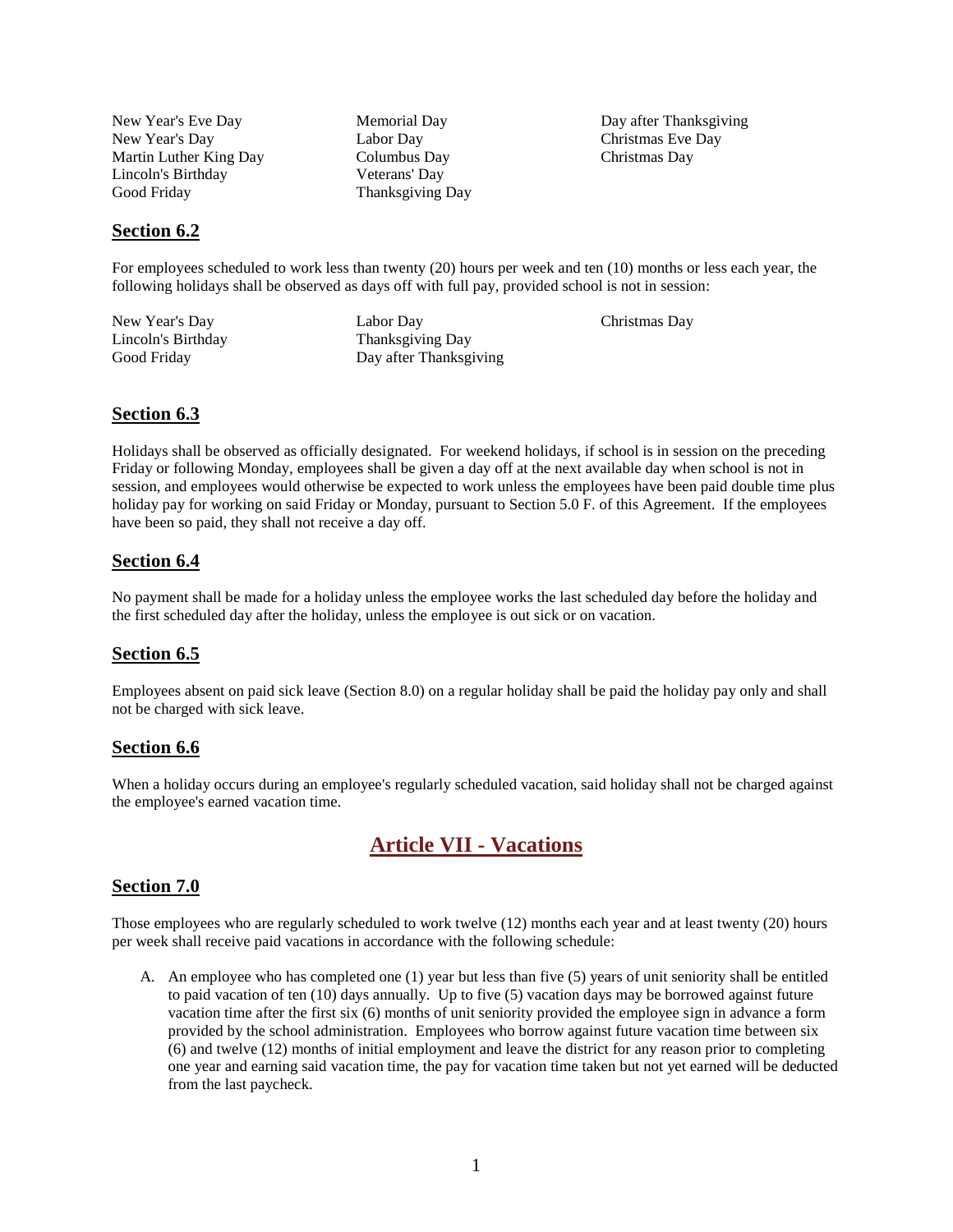- B. An employee who has completed five (5) years but less than fifteen (15) years of unit seniority shall be entitled to fifteen (15) days of paid vacation annually.
- C. An employee who has completed fifteen (15) years but less than twenty (20) years of unit seniority shall be entitled to twenty (20) days of paid vacation annually.
- D. An employee who has completed twenty (20) years or more of unit seniority shall be entitled to twenty five (25) days of paid vacation annually.

### **Section 7.1**

Employees who are called back to work during their vacation shall be paid time and one-half  $(1\frac{1}{2})$  for all hours worked.

### **Section 7.2**

Employees shall choose their vacations in order of department seniority, subject to the following:

- A. For all employees, except as hereafter provided, vacations shall be taken between the period beginning two (2) days after the end of the school year and ending two (2) weeks before the scheduled school opening according to the approved school calendar. Those employees who have earned more than three (3) weeks of vacation time shall be required to take all vacation in excess of three (3) weeks at a time outside the summer vacation schedule, no more than one  $(1)$  week at a time.
- B. Vacations shall be scheduled so as to meet the operating requirements of the Board and the preference of the employees.
- C. The maximum vacation to be taken consecutively is three (3) weeks during the summer vacation period or one (1) week at any other time. Any vacation in this policy must be authorized in advance by the employee's supervisor.
- D. The Board retains the right to limit the number of employees on vacation at any one time.
- E. Vacation shall not be accumulated from year to year.
- F. All requests for vacation scheduling shall be made during the months of January and February in each year.
- G. Exceptions to the foregoing scheduling of vacations may be made at the sole discretion of the employee's supervisor.

### **Section 7.3**

An employee who terminates employment in good standing with the Board shall receive a pro-rated number of vacation days for his/her last year of employment (commencing on his/her anniversary date) provided that fourteen (14) days' notice of such termination has been given in writing to the Board.

### **Section 7.4**

In the event of the death of an employee, a pro-rated number of vacation days for the deceased employees last year of employment (commencing on his/her anniversary date) shall be paid to the spouse of the employee, if any, and if said spouse is not alive, to the estate of the deceased employee.

### **Section 7.5**

The employee's anniversary date of hire will be used to determine the amount of vacation time due.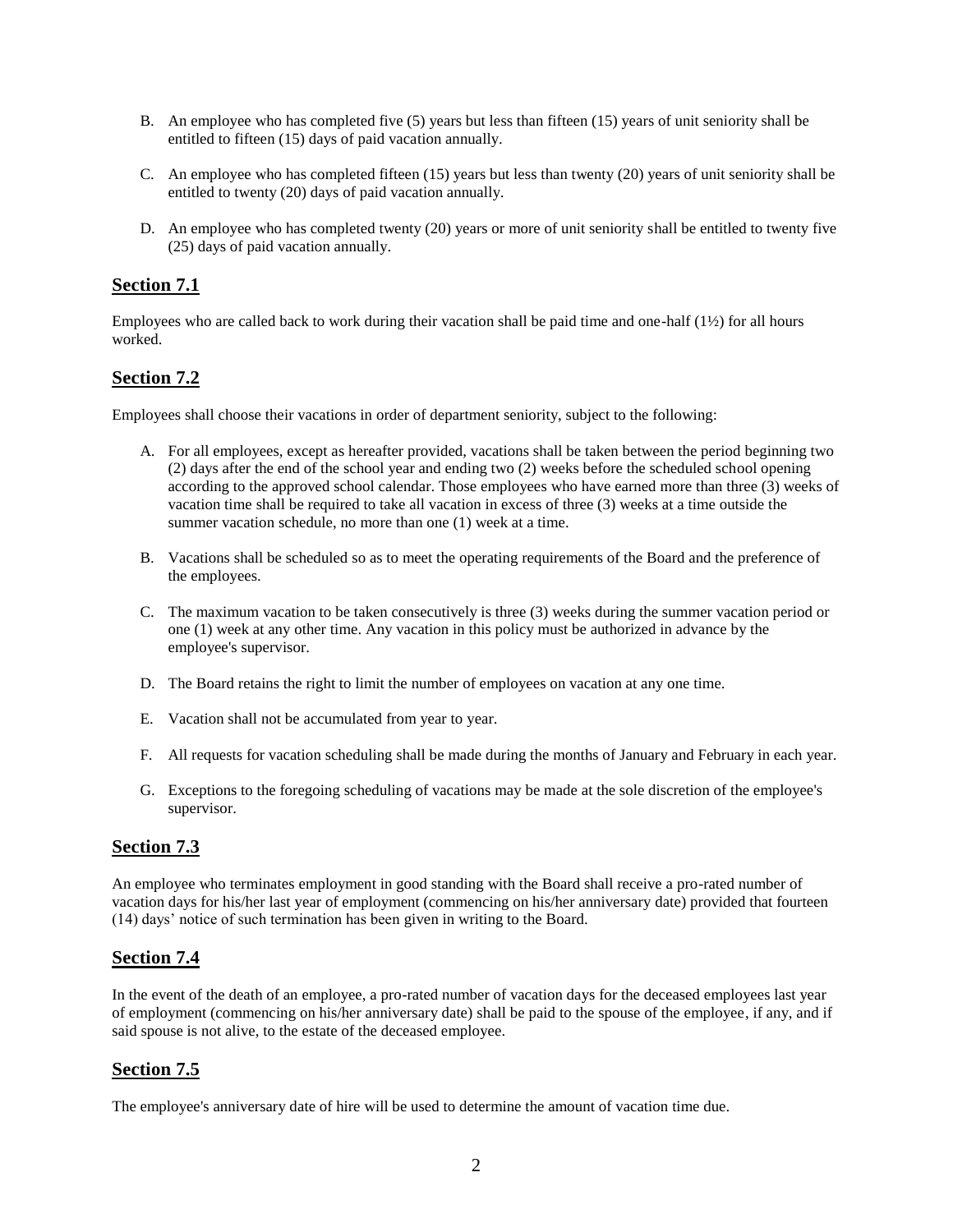## **Article VIII – Leaves of Absence**

### <span id="page-12-0"></span>**Section 8.0 Sick Leave**

A. Paid sick leave shall be granted to all employees who are regularly scheduled to work twenty (20) hours or more per week.

Sick leave may be used in full or one-half day  $(\frac{1}{2})$  increments. All sick leave days will be credited on July 1st of each contract year.

- B. All employees who are regularly scheduled to work twelve (12) months per year shall be credited with fifteen (15) days of sick leave per contract year on July 1st, cumulative to a maximum of one hundred (100) days.
- C. All employees who are regularly scheduled to work ten (10) months per year shall be credited with thirteen (13) sick days per year on July 1st, cumulative to a maximum of ninety (90) days.
- D. Sick leave may be used in the following situations:
	- 1. Personal illness or physical incapacity of the employee.
	- 2. Enforced quarantine of the employee in accordance with the community health regulations.
	- 3. At the discretion of the Superintendent, sick leave may be used in unusual cases for illness or physical incapacity of the employee's spouse, parents, grandparents, brother, sister, child, stepchild or grandchild, or any other relative who is domiciled in the employee's household for a period of time sufficient to make other arrangements for care of the relative.
	- 4. In accordance with the Connecticut Paid Sick Leave Act (limited to employees covered by the Act).
- E. The Board of Education shall provide the Union annually with a list showing the amount of sick leave each individual Union employee and each department collectively has used and accrued.
- F. Proof of illness may be required at any time the administration has reason to suspect sick leave is being abused or in the event of a pattern of absences.

Note: It is the basic premise of employment that an employee must be present to perform the duties and assignments of his/her position.

### **Section 8.1 - Maternity Leave**

Maternity leave will be provided in accordance with applicable federal law.

Application for leave under the FMLA shall be submitted to Human Resources in accordance with the Board's FMLA policy and procedure.

### **Section 8.3 - Bereavement Leave**

- A. Three (3) days of leave with pay per instance shall be granted in cases of death in the immediate family of any employee, or in the immediate family of the employee's spouse.
- B. "Immediate family", for purposes of this section, shall be defined as the employee's child, step-child, spouse, parent, grandchild, grandparents, brother, sister, niece, nephew in-law or any dependent in their household.
- C. One additional travel day (unpaid) may be provided upon request of the Superintendent or his/her designee.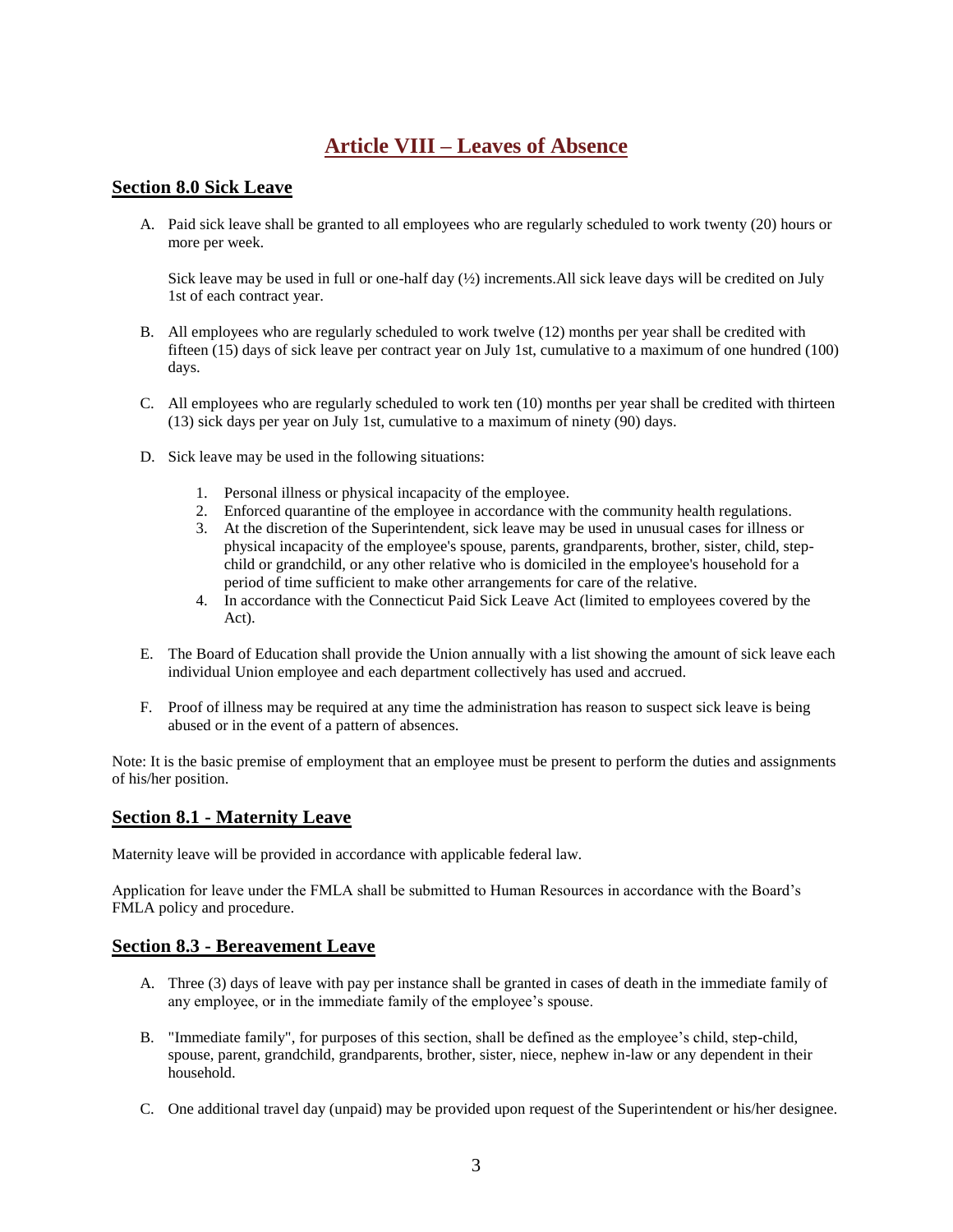Such additional day may be granted at the discretion of the Superintendent or his/her designee.

D. In special circumstances, an employee may request additional bereavement leave by submitting a written request to the Superintendent explaining the special circumstances and specifying the amount of additional time requested. At the discretion of the Superintendent or his/her designee, such additional time may granted.

If such time is granted, it may be paid or unpaid at the discretion of the Superintendent or his/her designee.

### **Section 8.4 - Injury Leave**

(For employees regularly scheduled to work twenty (20) hours or more per week).

Injury leave, as distinguished from sick leave, shall mean paid leave given to any eligible employee due to absence from duty caused by an accident or injury that occurred while the employee was engaged in the performance of his/her duties as a Board employee.

An employee absent from work due to an injury sustained in the performance of his/her duties as a Board employee shall be paid his/her regular weekly wages less any amount received from workers' compensation during the period of temporary total disability (less applicable state and federal withholdings).

The period of such leave shall not exceed seventy five (75) work days for any employee for the injury (or subsequent injury resulting from the initial injury, if applicable).

### **Section 8.5 - Leave of Absence Without Pay**

(For employees regularly scheduled to work twenty (20) hours or more per week).

At the Board's discretion, the Board may grant leaves of absence without pay for up to one (1) year, not to include a leave for employment elsewhere.Requests for such leave shall be made in writing, and shall include the length of leave requested.The employee shall not earn seniority during such leave but shall retain all seniority earned prior to such leave. The employee is not entitled to pay or Board provided benefits during the period of absence, except as required by law. (This includes continuation of health benefits at the employee's expense under the rules of the Consolidated Omnibus Budget Reconciliation Act (COBRA)). The employee's accumulation of sick leave shall be retained to his/her credit when he/she returns.

### **Section 8.6 - Military Leave**

Military leave shall be granted in accordance with federal, state and local laws. An employee who is required to serve active reserve or national guard duty shall be paid the difference between his/her regular salary and military pay (if his/her military pay is less) for up to two (2) weeks, or longer if required by applicable law.

### **Section 8.7 - Jury Duty**

Any employee summoned for jury duty shall be paid the difference between the employee's regular earnings and what he/she receives for such jury duty service, provided, however, that the employee is cooperative with the Board in efforts to have the employee relieved from such jury duty, and such request for relief is not granted by the court.

When an employee on jury duty is not required to attend court for four (4) hours or more, the employee shall return to his/her regular duties.

An employee who is assigned to the second shift who is required to attend court for less than four (4) hours, shall be required to work the number of hours which, when added to his hours in court, equal eight (8) hours.

### **Section 8.8 - Personal Leave**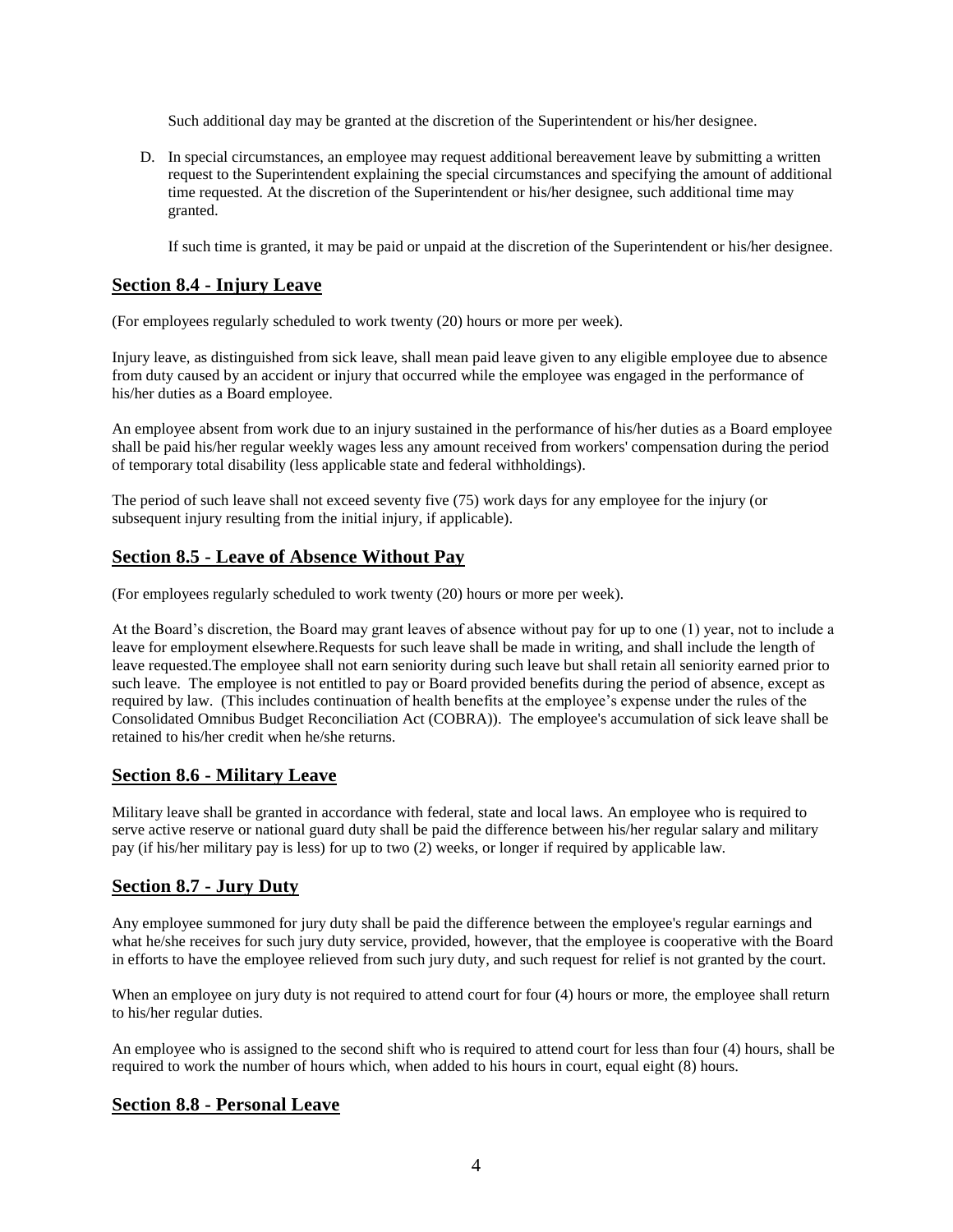(For employees regularly scheduled to work twenty (20) hours or more per week).

Personal Leave may be granted for personal, medical, or legal business outside the control of the employee that cannot be conducted outside of the workday. Three (3) days of personal leave may be granted per year.

Personal leave shall not be cumulative and, therefore, may not be carried over from contract year to contract year.

Except in the case of emergencies, the employee must request such leave at least forty eight (48) hours in advance. Employees shall not be entitled to paid personal leave during their probationary period as new employees.

Employees who are regularly scheduled to work less than twenty (20) hours per week may be granted one (1) day of personal leave per contract year.

### **Article IX – Grievance Procedure**

#### <span id="page-14-0"></span>**Section 9.0**

The purpose of the grievance procedure shall be to settle employee grievances on as low an administrative level as possible.

#### **Section 9.1 – Definitions**

**Grievance**: A grievance shall be defined as a claim by an employee, that as to him or her, there has been a violation of the specific terms of this Agreement.

**Days**: As used here, the term "days" shall refer to working days.

#### **Section 9.2 Steps**

Grievances shall be processed as follows:

#### **A. Step 1**

The aggrieved employee or his/her Union representative must submit the grievance in writing to the director of human resources within the ten (10) day time frame set forth under Article IX, Section 9.3.

Within five (5) days of receipt of the grievance, the director of human resources will meet with the employee and his/her Union representative to review and discuss the grievance.

Within five (5) days after the conclusion of such meeting, the director of human resources will provide the employee and the employee's Union representative with his/her written disposition of the grievance.

In the event that the employee is not satisfied with the disposition of his/her grievance by the director of human resources, the employee shall have five (5) days to submit the grievance to the superintendent (or, if designated by the superintendent as his/her designee, the assistant superintendent) at step 2 of the grievance procedure.

#### **B. Step 2**

Within ten (10) days of receipt of the grievance from the employee, the superintendent (or, if designated by the Superintendent as his/her designee, the assistant superintendent) shall schedule a meeting with the employee and his/her Union representative to review and discuss the grievance.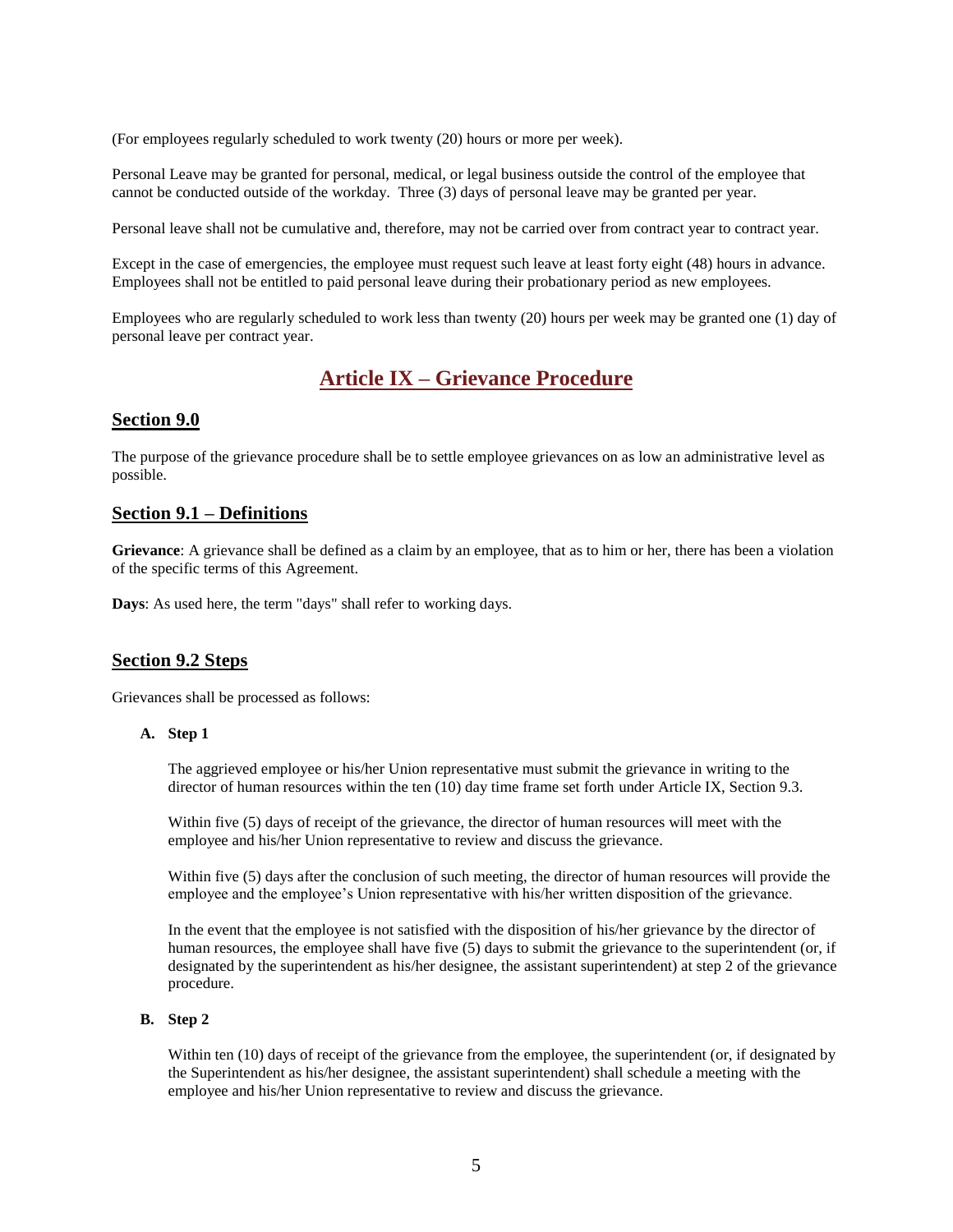Within five (5) days after the conclusion of such meeting, the superintendent (or, if designated by the superintendent as his/her designee, the assistant superintendent) will provide the employee and the employee's Union representative with his/her written disposition of the grievance.

In the event that the employee is not satisfied with the disposition of his/her grievance by the superintendent (or, if designated by the superintendent as his/her designee, the assistant superintendent) the employee shall have five (5) days to submit the grievance to the Board of Education at step 3 of the grievance procedure.

#### **C. Step 3**

The Board of Education, or a committee thereof, shall hear the grievance, within fifteen (15) days of the date the grievance is filed with the Board of Education and shall render a decision, in writing, within ten (10) days of the date of the final hearing. The Union representative shall be present at the hearing.

#### **D. Step 4**

If the grievance is not satisfactorily settled at Step 3, the Union may submit a demand for arbitration to the State Board of Mediation and Arbitration no later than ten (10) days from the receipt of the Board's disposition of the grievance.

In no event will the arbitrators be empowered to or have authority to render an award which would add to, subtract from, modify, or otherwise alter any provision of this Agreement. The decision of the arbitrator shall be final and binding.

### **Section 9.3**

In the event that an employee (or his/her Union representative) fails to file the grievance at step one of the grievance procedure within ten (10) days from the date the employee knew, or should have known of the basis for the grievance, then the grievance shall be considered to have been waived.

### **Section 9.4**

Time extensions beyond those set forth in the grievance procedure may be extended by mutual agreement of the Board and the Union, provided, such agreement is in writing.

## **Article X – Union Activities**

### <span id="page-15-0"></span>**Section 10.1**

In the event that employee representatives of the Union are required to meet with Board officials or attend hearings on grievance matters or contract negotiations during their regular working hours, such representatives shall not suffer any loss of pay for the time involved, except that it is understood that this provision shall apply to no more than the following Union representatives:

- A. No more than one (1) representative from each department for negotiation sessions to a maximum of four (4) representatives.
- B. No more than two (2) representatives for resolving grievance matters prior to arbitration. The two (2) representatives shall be the Union president and the grievant or the Union president and the department steward.
- C. No more than three (3) representatives for attendance at hearings before the Connecticut Board of Mediation and Arbitration or the Connecticut Board of Labor Relations. The three (3) representatives shall be: the Union president and two (2) others as designated by the Union.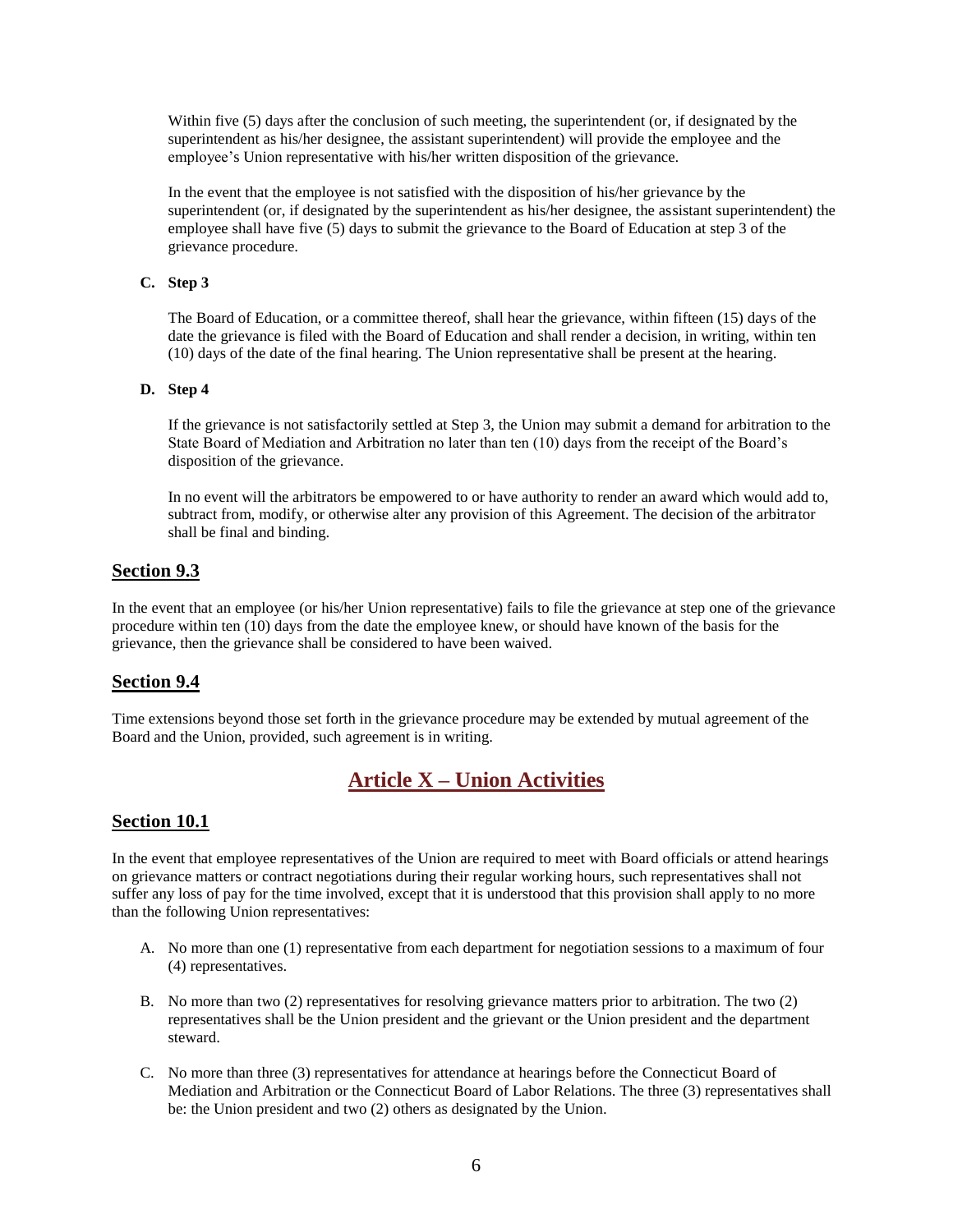### **Section 10.2**

A written list of the negotiating committee members, officers, and Union stewards shall be furnished to the employer immediately after their designation and the Union shall notify the employer promptly of any changes.

## **Article XI – Insurance and Pension**

#### <span id="page-16-0"></span>**Section 11.0**

This Article applies only to employees who regularly work at least twenty (20) or more hours per week and at least twelve (12) months each year and to employees who regularly work at least twenty five (25) or more hours per week and at least ten (10) months each year.

#### **Section 11.1**

A. The Board shall offer each eligible employee the option of enrolling in a medical insurance plan that is comparable to the employee's choice of plan from the options set forth below.

References to specific insurance plans or administrators below are intended to describe the type of insurance rather than a contractual relationship with any specific carrier. Accordingly, the Board is free to obtain the same type of insurance with other carriers or administrators or by other means subject to prior consultation with the Union.

#### 1. **Preferred Provider Plan with the following plan features**:

| • Preventive Office Visit copay:    | \$20.00                    |
|-------------------------------------|----------------------------|
| • Office Visit copay:               | \$20.00                    |
| • Inpatient Hospital copay:         | \$200.00                   |
| • Nursing and Rehabilitation copay: | \$75.00                    |
| • Emergency Room copay:             | \$50.00                    |
| • Outpatient Surgery copay:         | \$100.00                   |
| • Out-of-Network Deductibles of:    | \$300.00/\$600.00/\$750.00 |
| • Dependent Age Rider:              | 19/25                      |
|                                     |                            |

3-Tier managed drug program with \$5 co-payment generic drugs, \$25 co-payment listed brandname drugs, \$40 co-payment non-listed brand-name drugs and 2X co-payment mail order for up to ninety (90) days' supply subject to any quantity limitations imposed by state or federal laws or the insurance provider, unlimited calendar year maximum;

Effective January 1, 2015, a Health Savings Account Plan (HSA) with the following plan features through December 31, 2015:

Deductibles of \$1,300.00 for single coverage and \$2,600.00 for two-person/family coverage and zero percent (0%) co-insurance thereafter for in-network and twenty percent 20% co-insurance thereafter for out-of-network to a maximum of \$3,000.00 for individual and \$6,000 for twoperson/family; \$1,000,000 Maximum Lifetime Benefit per member; one hundred percent (100%) for preventive care in-network.

The Board will fund the HSA at 100% of the deductible in one lump sum for the January 1, 2014 through December 31, 2014 and January 1, 2015 through December 31, 2015 calendar years.

#### **Effective January 1, 2016: High Deductible Health Plan Summary of Plan Design:**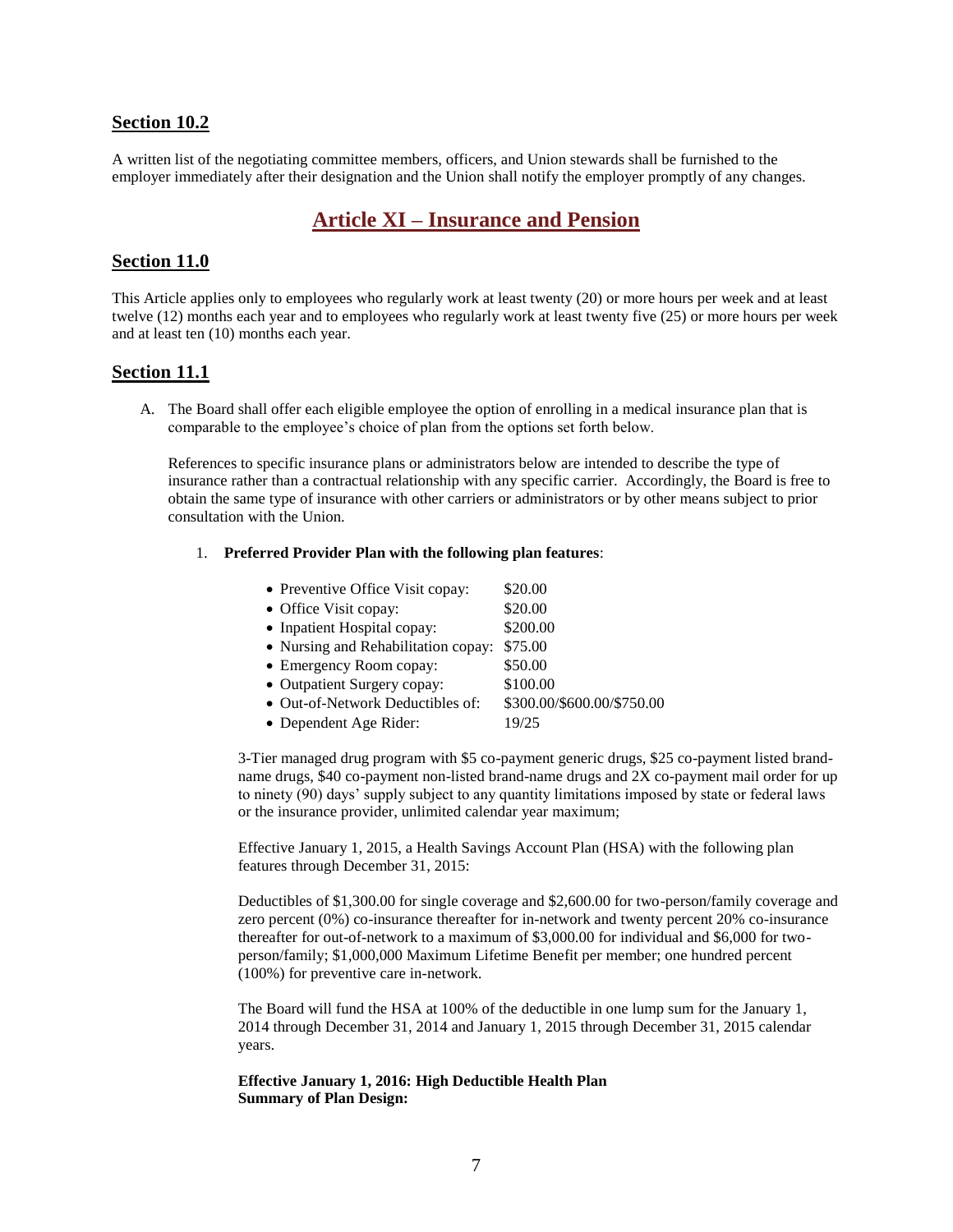- (HDHP) \$2,000/\$4,000 Annual Deductible
- 100% in network after deductible
- $\bullet$  70%/30% out of network
- \$4,000/\$8,000 out of network maximum
- Gastric bypass, unlimited infertility benefits and no pre-authorization on high-cost diagnostics shall be excluded from the HDHP.

Effective January 1, 2016, the HDHP described herein shall be the insurance plan available to eligible employees.

For the period from January 1, 2016 through December 31, 2016, the Board will contribute seventy five percent (75%) of the applicable deductible amount into the employee's established Health Savings Account ("HSA").

For the period from January 1, 2017 through December 31, 2017, the Board will contribute sixty five percent (65%) of the applicable deductible amount into the employee's established Health Savings Account ("HSA").

For the period from January 1, 2018 through December 31, 2018, the Board will contribute fifty percent (50%) of the applicable deductible amount into the employee's established Health Savings Account ("HSA").

For the period from January 1, 2016 through December 31, 2016, the Board's contribution toward the deductible will be deposited into the HSA accounts on or about January 1st (one hundred percent (100%) of the Board's contribution).

For the period from January 1, 2017 through December 31, 2017, the Board's contribution toward the deductible will be deposited into the HSA accounts on or about January 1st (seventy-five percent fifty percent (75%) of the Board's contribution toward the deductible) and on or July 1st (the remaining twenty-five percent (25%) of the Board's contribution toward the deductible).

For the period from January 1, 2018 through December 31, 2018, the Board's contribution toward the deductible will be deposited into the HSA accounts on or about January 1st (fifty percent (50%) of the Board's contribution toward the deductible) and on or July 1st (the remaining fifty percent (50%) of the Board's contribution toward the deductible).

The co-pays for drugs shall not apply to prescriptions under either the Women's Health and Wellness Act or for diabetes.

The employee's contribution toward the deductible shall either be, at the employee's option, via payroll deduction or contributed directly by the employee in his/her Health Savings Account (HSA) bank account.

Enrollees in the HDHP shall have a Health Savings Account (HSA) to defray deductible expenses. A HSA is not health insurance, it is a bank account. The parties acknowledge that the Board's contribution toward funding the deductible relates to the manner in which the deductible shall be funded for active employees.

Except as set forth under Article XI, Section 11.3, the Board shall have no obligation to fund any portion of the plan for retirees or other individuals upon their separation from employment.

The employee will be responsible for opening the HSA account and for any bank fees associated with maintaining the HSA account.

The Board shall provide eligible employees a full-service dental insurance plan with the employee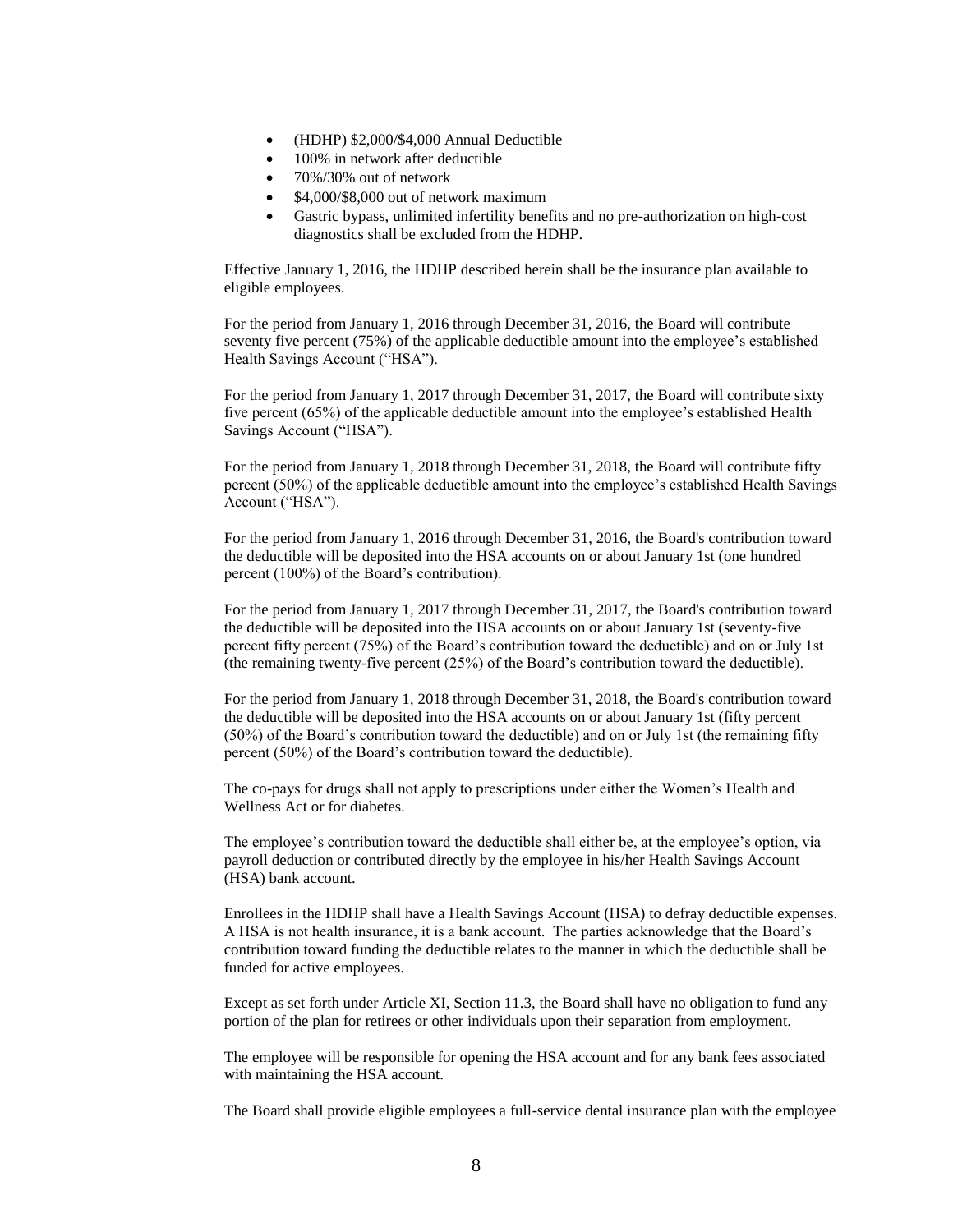having the option to purchase dependent coverage at the employee's expense.

- B. The Board shall provide eligible twelve-month employees a fifteen thousand dollars (\$15,000.00) term life insurance policy and eligible ten-month employees a ten thousand dollars (\$10,000.00) term life insurance policy.
- C. New full-time employees of the Board shall be eligible for health insurance after ninety (90) calendar days of employment with the Board.

### **Section 11.2**

- A. The employee shall pay the following premium share contributions toward medical insurance premium costs:
	- $\bullet$  July 1, 2013 to June 30, 2014: ten percent (10%) (PPO Plan)
	- $\bullet$  July 1, 2014 to June 30, 2015: ten percent (10%) (PPO Plan)
	- $\bullet$  July 1, 2015 to December 31, 2015: ten percent (10%) (PPO Plan)
	- January 1, 2014 to Dec. 31, 2014: eleven percent (11%) (HDHP Plan)
	- January 1, 2015 to December 31, 2015: eleven percent (11%) (HDHP Plan)
	- January 1, 2016 to December 31, 2016: ten percent  $(10%)$  (HDHP Plan)
	- January 1, 2017 to December 31, 2017: ten percent (10%) (HDHP Plan)
	- January 1, 2018 to December 31, 2018: eleven percent  $(11\%)$  (HDHP Plan)
- B. Employees shall contribute one hundred percent (100%) of the dental insurance premium cost for dependent coverage each year of this contract.
- C. Employees shall not contribute to the premium cost of life insurance coverage.
- D. Each employee enrolled in a health insurance plan shall submit a written wage deduction authorization allowing the Board to deduct from wages on a periodic basis his or her share of the cost of the premiums. An employee may automatically forgo coverage if he or she does not contribute to the cost of the premiums in accordance with this section.

#### **Section 11.3**

A. Upon retirement from employment with the Board, those employees who are immediately eligible to collect full town pension benefits under the terms of their pension agreement shall be provided the opportunity to enroll in a medical insurance plan with a prescription drug rider and dental plan as set forth below.

Throughout their retirement, all eligible retired employees will be subject to any benefit plan changes negotiated and implemented for active employees.

Employees who are under the age of sixty five (65) and not eligible for Medicare may choose among the health insurance options offered to active employees (if an option exists).

For instance, such employees who retire after June 30, 2015 but prior to December 31, 2015 may choose the HDHP plan offered to active employees or the PPO plan offered to active employees.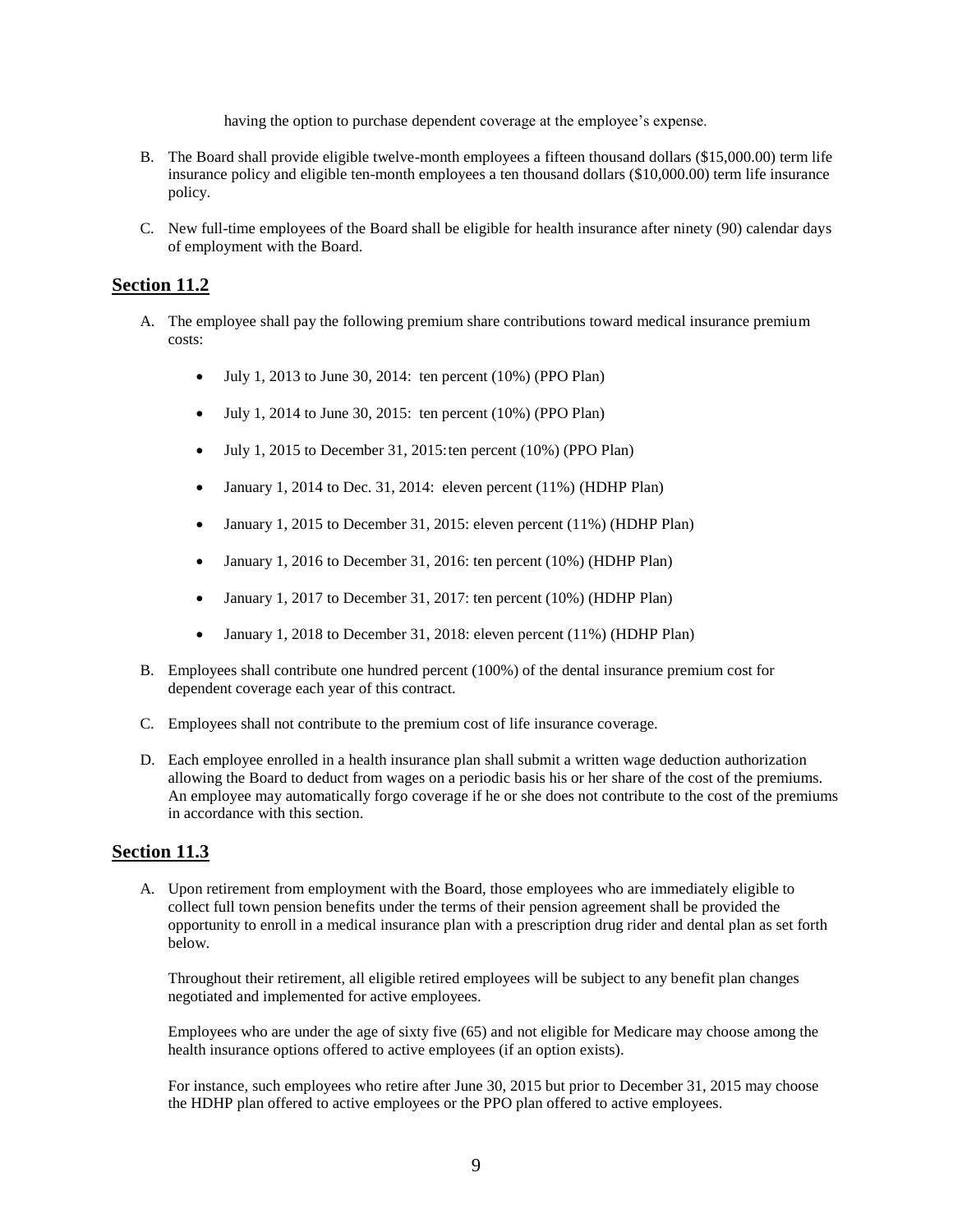Effective January 1, 2016, any employee who retires on or after December 31, 2015 shall be offered the HDHP Plan. Accordingly, any employee who retired or retires after June 30, 2015 but on or before December 31, 2015 and elected the PPO Plan shall be enrolled in the HDHP effective January 1, 2016.Retirees covered under the HDHP Plan shall receive five hundred dollars (\$500.00) on an annual basis as a contribution toward the retirees HDHP deductible.

Upon becoming eligible for Medicare, the employee will be transferred to a Medicare Supplemental policy with a prescription drug rider and dental plan.

Retirees who retire prior to December 31, 2015, shall contribute annually throughout their retirement a share of the premium costs for health insurance equivalent to the premium share contribution for active employees as of the year the retirement is effective in accordance with a payment plan designated by the Board.

Retirees who retire on or after December 31, 2015, shall contribute annually throughout their retirement a share of the premium share contribution costs for health insurance equivalent to the applicable premium share contribution in effect for active employees for the applicable contract year.

B. Upon retirement from employment with the Board, those employees who are immediately eligible to collect full town pension benefits under the terms of their pension agreement shall be provided a four thousand dollars (\$4,000.00) term life insurance policy fully paid for by the Board.

### **Section 11.4**

The Board shall provide employees a long-term disability plan, fully paid for by the employees, subject to enrollment percentages and any other restrictions imposed by the provider. The Board shall retain control over the selection of provider, plan design, coverage amounts, plan administration and all other aspects of the plan and may make changes to the plan and/or provider at any time.

### **Section 11.5**

The above noted insurance shall be provided subject to and in accordance with the terms of the insurance carrier. Master group policies in the business office provide the detailed specifics of each plan. The above descriptions of insurance are only a general description of the plans.

### **Section 11.6**

Employees hired prior to June 30, 2013 are eligible to participate in and be covered by the Borough defined benefit pension plan, between the Borough of Naugatuck, the Naugatuck Board of Education and Locals 1303-50 and 1303- 12, of Council #4, AFSCME. It is understood that decisions regarding pension eligibility and pension amounts are solely under the control of the pension committee established by the plan. Any decisions pursuant to this contract's grievance procedure regarding pensions are purely advisory and shall be communicated to the pension committee.

All employees hired on or after June 30, 2013 shall be offered the Naugatuck Defined Contribution Union Plan and shall not be eligible for the Board's/Borough's defined benefit pension plan.

### **Section 11.7**

Subject to law, including the rules and regulations of the Internal Revenue Service, the Board shall implement and maintain an Internal Revenue Code Section 125 salary reduction agreement designed to permit as exclusions from taxable income each employee's share of health insurance premiums. Employees who participate must complete and sign the appropriate wage deduction form. The Board makes no representations or guarantees as to the continued viability of such salary reduction agreement, and shall incur no obligation or engage in any form of impact bargaining in the event a change in law reduces or eliminates the tax exempt status of employee contributions or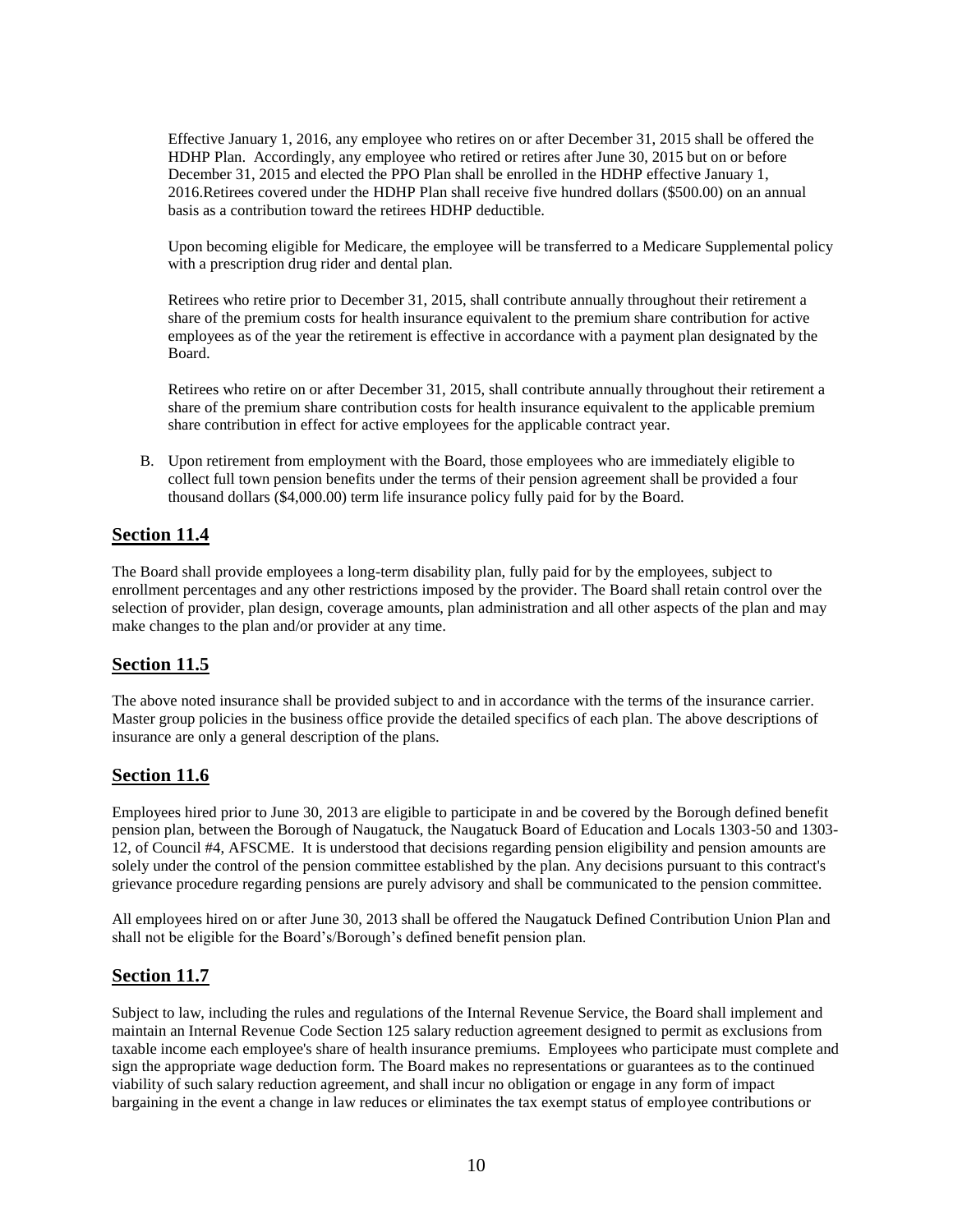other benefit. So long as the Board makes a good-faith effort to comply with this paragraph, neither the union nor any of its members shall make any claim or demand, or maintain any action against the Board or any of its members, employees or agents, for taxes, penalties, interest or other costs or losses arising from a flaw or defect in the salary reduction agreement, or from a change in law which may reduce or eliminate the employee tax benefit.

### **Section 11.8**

Any individual qualified for single medical insurance coverage who elects to waive the coverage shall receive an annual payment of six hundred fifty dollars (\$650.00) in lieu of the insurance benefit. Any individual qualified for two-person medical insurance coverage who elects to waive the coverage shall receive an annual payment of one thousand dollars (\$1,000.00). Any individual qualified for family coverage who elects to waive the coverage shall receive an annual payment of one thousand five hundred dollars (\$1,500.00). Notwithstanding the foregoing, if there is a total of thirty (30) employees who elect to waive coverage effective July 1st of any year, the foregoing waiver payments shall double for that year.All waiver payments are contingent on the employee submitting written notification that he or she has elected to waive coverage and also presenting evidence that he or she has alternate insurance coverage. Failure to contribute his or her share of premium costs without written notification that he or she is waiving coverage and proof of alternate insurance may result in the employee having no insurance coverage and no insurance waiver payments.

## **Article XII – Disciplinary Procedure**

### <span id="page-20-0"></span>**Section 12.0**

A written warning, suspension, or discharge shall not be imposed without just cause.

### **Section 12.1**

Disciplinary action shall be as follows:

- A. Verbal warning
- B. Written warning
- C. Suspension
- D. Discharge

The Board may take disciplinary action without the need for progressive discipline when an offense is of such a nature that warrants it.

### **Section 12.2**

Any employee receiving a written reprimand is encouraged to respond to the reprimand in writing. An employee's written response is attached directly to the written reprimand. This document allows the employee's version of a situation, argument, or defense, to be read and reviewed in the event that the written reprimand is read for any reason in the future. If the employee agrees with the content of the written reprimand, they do not need to respond. The lack of response will be construed as agreement as there would be no alternative version of a situation documented in which to refer in the event that the employee's performance is questioned at a later date.

### **Section 12.3**

All disciplinary action shall be stated in writing. Verbal warnings shall be documented by the supervisor and include the date of the warning, details of the situation, and the directive for change. Employees shall receive a copy of the supervisor's documentation of the verbal warning and shall initial and date the documentation to indicate it was received. Written warnings may include information regarding any previous verbal warnings in conjunction with new or continued directives, but are in the form of a written memo and must be signed and dated by the employee to show that he/she received a copy. Notice of suspension and notice of discharge are also written documents and must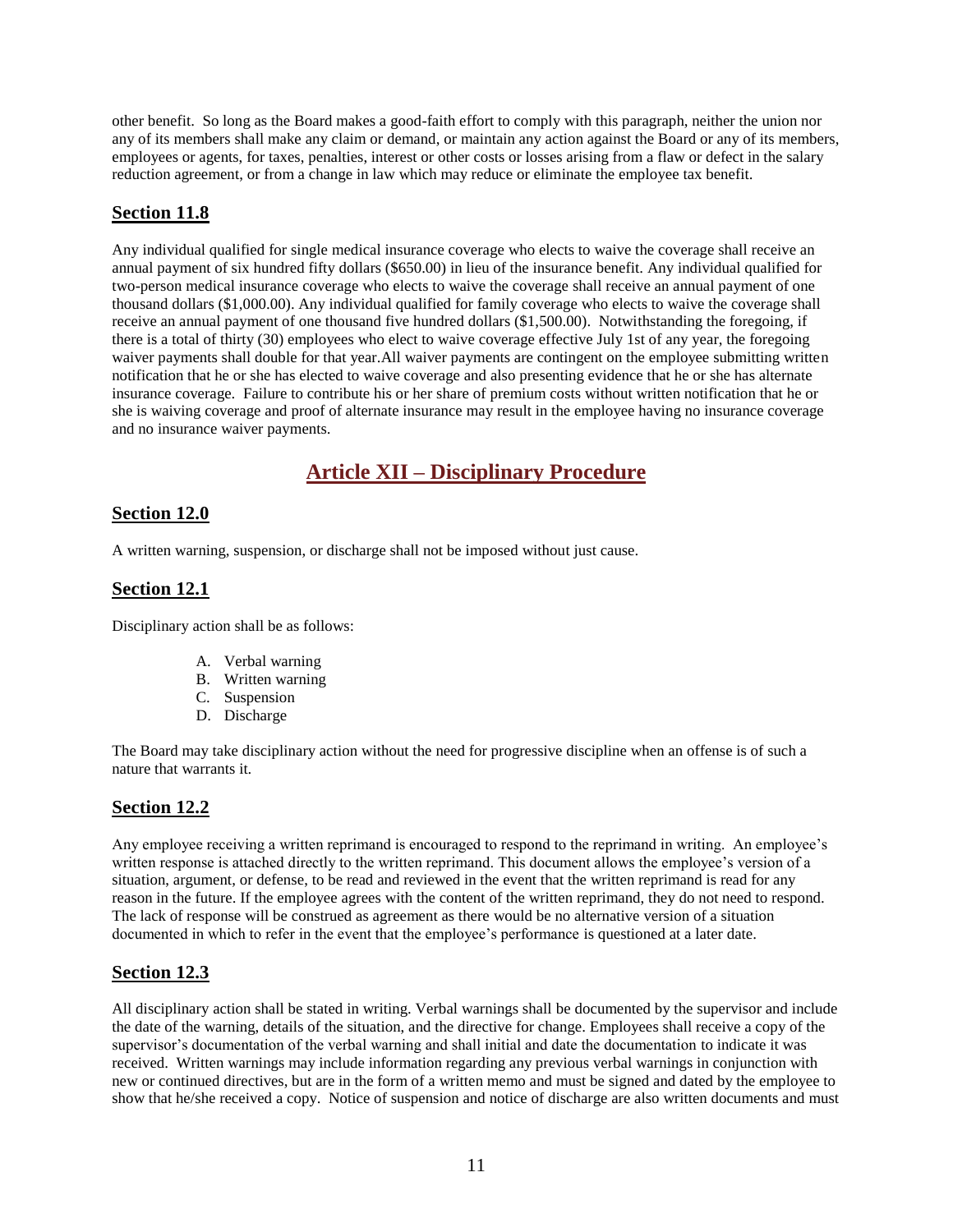be signed and dated by the employee to show that he/she received a copy. Copies of all signed written warnings, notices of suspension and notices of dismissal shall be distributed as follows: one (1) to the employee, one (1) to the employee's personnel file and one (1) provided to the Union President or his/her designee.

## **Article XIII – Classification and Wages**

### <span id="page-21-0"></span>**Section 13.0**

The following job classifications have been established.

### **A. Department (1) - Cafeteria Employees**

- Cafeteria worker
- Cook manager
- High School cook manager
- Satellite cook manager.

#### **B. Department (2) - Custodial and Maintenance Employees**

- Head custodian
- Custodian
- Plant engineer
- Maintainer I
- Maintainer II
- Grounds maintenance employees
- Pool engineer
- Carpenter

#### **C. Department (3) - Secretarial and Clerical Employees (months are in parenthesis)**

- **Secretary I:**
	- Library Secretaries (10)
	- Nurse Secretaries (10)
	- All Part-Time Secretaries (10)
- **Secretary II**:
	- Medicaid/Special Services Secretary (10)
	- High School Music Secretary (10)
- **Secretary III:**
	- Secretary to Elementary School Principal (10)
	- Secretary to Intermediate School Principal (10)
	- Secretary to Middle School Principal (12)
	- Secretary to High School Principal (12)
	- Secretary to High School Associate Principal (12)
	- Computer Secretary (12)
	- Facilities Secretary (12)
	- Secretary to High School Guidance Counselors (10)
	- High school central treasurer (12)
	- All other full-time High School Secretaries (10)
- **Secretary IV**:
	- Secretary for Adult Continuing Education (12)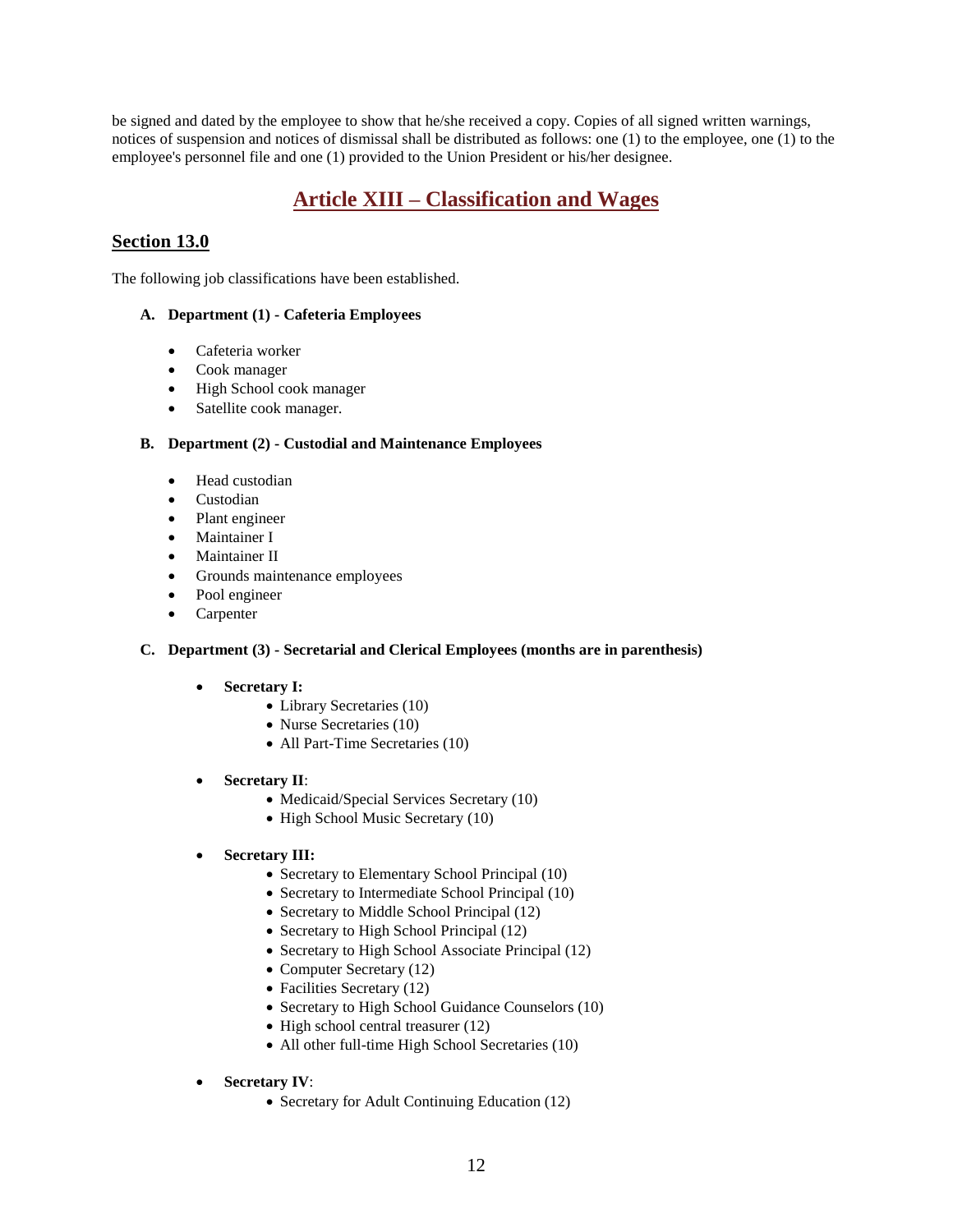- Secretary to the Director of Special Services (12)
- Secretary to the Director of Instruction (12)
- Central Office Receptionist (12)

#### **Account Specialist II**:

- Secretary to the Assistant Superintendent (12)
- Purchasing Agent & Secretary to the Business Manager  $(12)$
- Human resources coordinator (12)
- Benefits Coordinator (12)
- Payroll Administrator (12)
- Purchasing Agent  $(12)$
- Accounts Payable Specialist (12)
- General Ledger/Reporting Specialist (12)

#### **D. Department (4) Para educators**

• Para educators

### **Section 13.1- New Positions**

This Agreement is negotiated on the basis of the job duties as they exist on the effective date of the contract. In the event the job duties for any position in the bargaining unit are changed, or a new position is created, the Board shall notify the Union prior to the implementation of any such change or new position, and upon request within ten (10) days of such notice, the parties shall meet to negotiate the rate of pay for such changed or new position. No change in any job description shall have the effect of disqualifying incumbent employees hired prior to the date this Agreement was signed unless required by law.

### **Section 13.2**

If any employee is appointed to perform the work of a higher classification on a temporary basis for at least one (1) work day, or a vacancy in a higher classification or a new position or job created within the scope of the bargaining unit which is in a higher classification and the employee is qualified for the new position, he or she shall receive a salary adjustment to the lowest step in the higher classification that represents an increase in the employee's wage.

### **Section 13.3**

The wage schedules for all employee groups are attached hereto as Schedules A, B, C and D.

### **Section 13.4**

All employees shall be paid on a biweekly basis.

### **Section 13.5**

Each employee who has twenty (20) years or more unit seniority will receive a longevity increment of two hundred fifty dollars (\$250.00). Payment shall be included in the first pay period in December annually.

### **Section 13.6**

Effective within thirty (30) days of the parties' agreement (via negotiations, mediation or arbitration) on the collective bargaining agreement commencing on July 1, 2013, all bargaining unit employees shall be paid via direct deposit. Accordingly, all remuneration owed to employees shall be paid via direct deposit. Bargaining unit employees shall complete necessary documentation in order for the Board to implement direct deposit.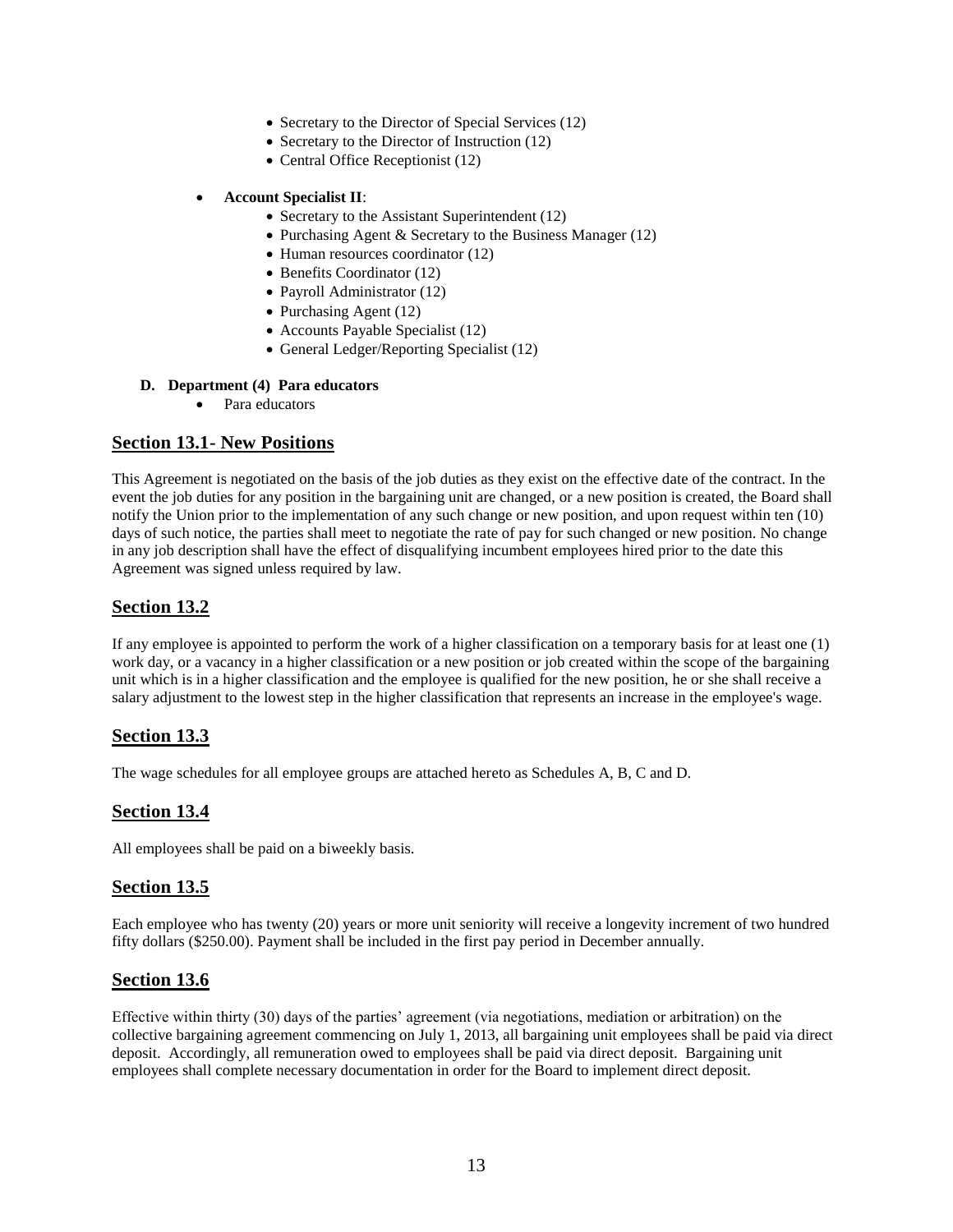## **Article XIV – No Work Stoppages – No Lockouts**

### <span id="page-23-0"></span>**Section 14.0**

Employees covered by this Agreement shall not engage in any work stoppage, slowdown, strike, picket line, sanction, or other concerted effort, to refuse to perform services in whole or in part.

### **Section 14.1**

<span id="page-23-1"></span>The Employer agrees that there will be no lockout of any employee or employees during the life of this Agreement.

## **Article XV - Miscellaneous**

### **Section 15.0**

Bargaining unit work will not be performed by non-bargaining employees, other than human resources development employees, temporarily employed persons, substitutes and students. In the Custodial and Maintenance Department, bargaining unit work will not be performed by non-bargaining unit employees, other than human resources development employees.

In the event of a consecutive long term absence (i.e.- one (1) extending for more than ten (10) consecutive days) in a Custodial and Maintenance Department position, the Board shall allow current department employees, based on seniority and job description, the opportunity to work in lieu of the absent employee in addition to their regular duties for overtime pay (1½). Upon the eleventh day of a long term absence, the Board shall appoint a substitute from outside the bargaining unit.

### **Section 15.1**

Eligible employees will receive a clothing account, contributed to by the Board on the first pay day of each fiscal year. Said clothing account shall be prorated in the event that any of these employees severs his or her employment with the Board for any reason prior to completing a full year and the Board may deduct its share from any sums owed to said employee. Employees eligible for the clothing account are as follows:

- A. **Employee Group (2)** Custodial and Maintenance employees who work twenty (20) or more hours per week: three hundred seventy five dollars (\$375.00) annually.
- B. **Employee Group (1)** Cafeteria employees who work twenty (20) or more hours per week: two hundred fifty dollars (\$250.00) annually.
- C. Custodial and maintenance employees who are normally scheduled to work less than twenty (20) hours per week: eighteen dollars and seventy five cents (\$18.75) annually for each hour of work regularly scheduled each week.
- D. Cafeteria employees who work less than twenty (20) hours per week: twelve dollars and fifty cents (\$12.50) annually for each hour of work regularly scheduled each week.

The money in the clothing account shall be used by custodial and maintenance employees to purchase easily identifiable wash and wear shirts with insignia and work shoes as specified by the Board. The money in the clothing account shall be used by cafeteria workers to purchase white or black uniforms specified by the Board. In the event there is money left in an individual account that is less than the cost of any of the foregoing articles of clothing, the remainder of the account may be expended on accessory uniform items specified by the administration, such as socks and belts of a particular color or type.

Such shirts and shoes and uniforms shall be worn by employees at all times when working and shall be neat, clean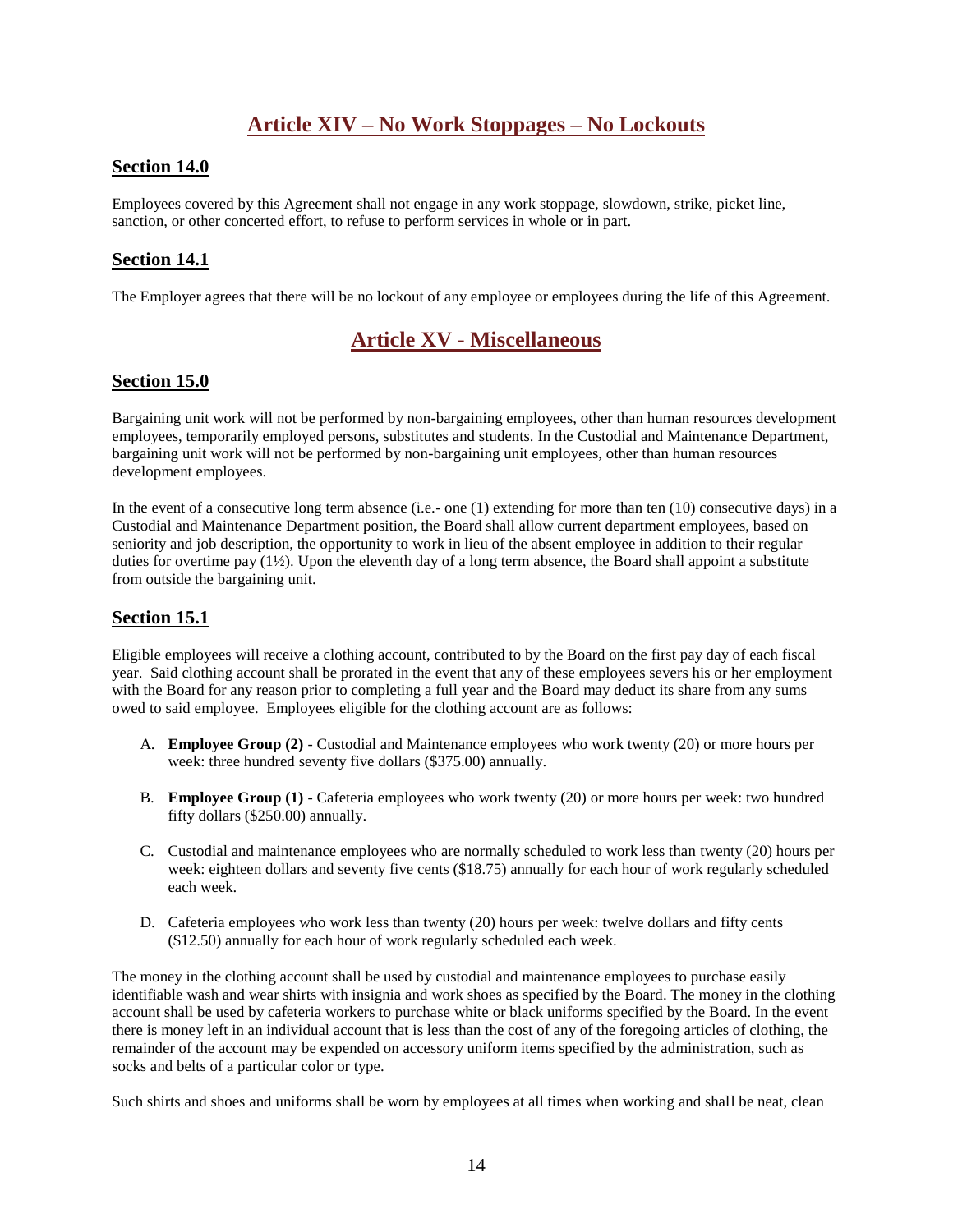and in good condition at the start of each workday. Employees shall be responsible for laundering and proper care of such uniforms.

Such uniforms are the property of the Board and shall only be worn in connection with employees' employment with the Board. All uniform pieces must be returned to the Board upon an employee's separation of employment with the Board.

Prior to each school year, and upon hire for new employees, the Board will provide information to employees specifying the articles of clothing and shoes that are required and where and how to obtain them.

Employees shall pay for any shirts, shoes or uniform pieces they need after their clothing account is depleted, except in emergency or special circumstances when approved by the school administration.

### **Section 15.2**

The Board will provide rain gear for all employees in Group (2) (Custodial and Maintenance employees) who work twenty (20) or more hours per week and who are assigned to work in rain or snow. Section 15.3

The annual fee for a trade license for maintainers who maintain a trade license will be paid by the Board. The fee will be prorated if the maintainer leaves the employment of the Board.

### **Section 15.4**

Secretaries shall not be required to perform nurses' duties.

### **Section 15.5**

Employer will pay and decide who examines cafeteria employees for any medical examination required as a condition of employment.

### **Section 15.6**

The Board shall make available to the Union upon request, and without charge, a suitable meeting place in a school building for Union meetings.

### **Section 15.7**

Employees using their own vehicles, with prior authorization, for Board approved purposes, shall be compensated at the maximum IRS allowance for the calendar year.

### **Section 15.8**

The parties hereby understand that the use of pronouns shall include reference to both genders.

#### **Section 15.9 - Work Performance Enhancement Plan**

The appropriate supervisor shall meet annually during the months of May and June with each employee in the bargaining unit under his/her supervision to discuss work performance based upon evaluation criteria contained in the evaluation forms mutually agreed upon by the Board and the Union. Employees may attach comments to his/her evaluation. The intent of this evaluation process is to provide constructive counseling to employees to help improve work performance and, generally, to create a positive and efficient work environment for all concerned. These evaluation forms shall be placed in the employee's official personnel file. Such evaluations may be introduced as evidence in any disciplinary proceeding and are not subject to the grievance procedure. Employees who are dissatisfied with their evaluations may respond to the document in written form, which would accompany the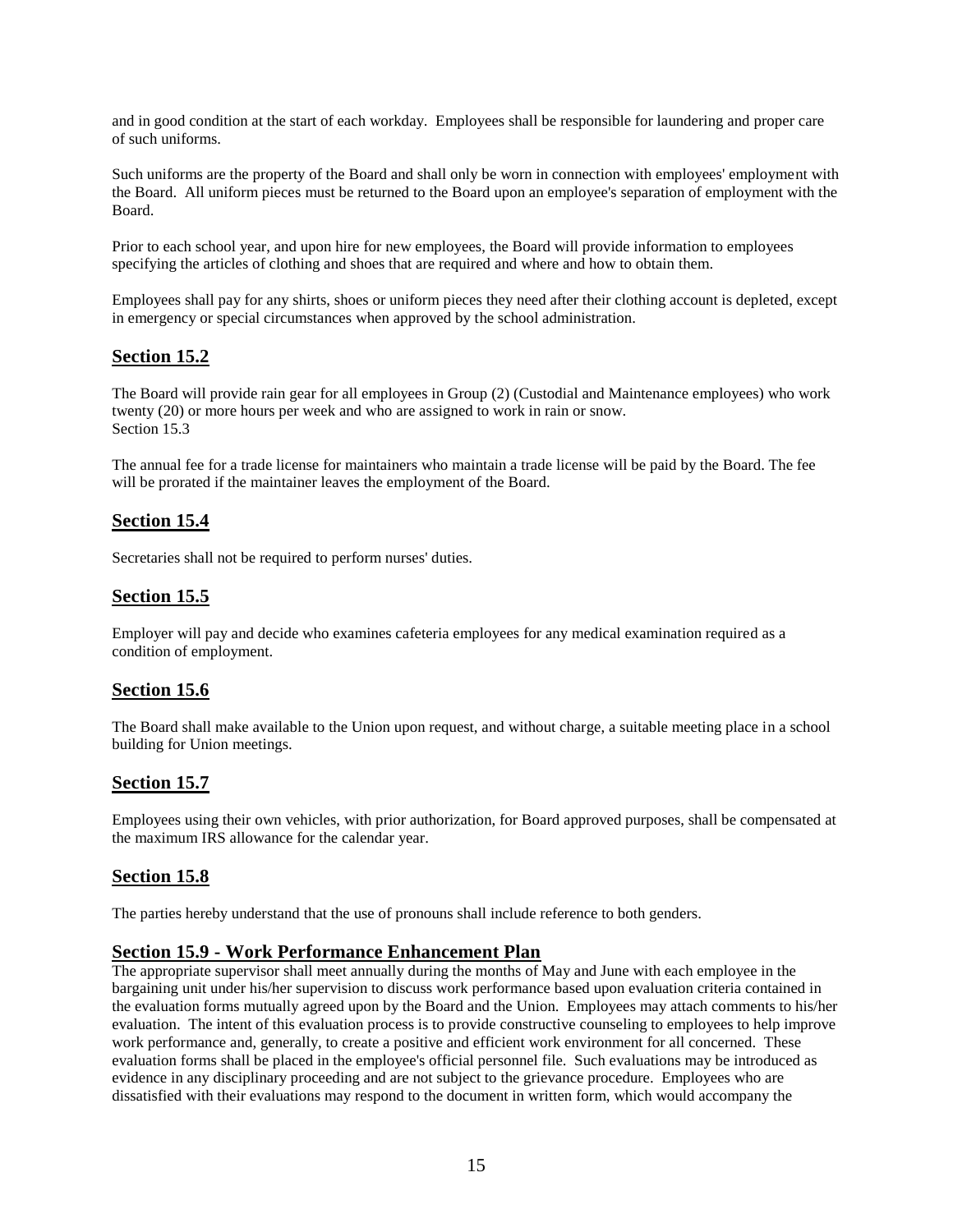evaluation document in the event of any future viewing.

### **Section 15.10 Severance Pay**

After five (5) continuous years of employment by the Board of Education, eligible employees shall receive severance pay in an amount equal to eighty percent (80%) of all accrued sick leave, based on his/her current rate of pay, upon the following events:

a. Termination of employment for other than just cause.

b. Death of the employee. In the event of death, payment shall be made as designated by the employee's estate.

c. Retirement by the employee at a time when such employee is eligible for benefits under the Borough of Naugatuck Defined Benefit Pension Plan (or the Naugatuck Defined Contribution Union Plan, if applicable).

### **Section 15.11**

Attached hereto as part of this Agreement are the wage rate schedules for each department.

The list below reflects the general wage rate increases for the July 2013-June 2018 contract period.

| $\bullet$ | July 1, 2013 - June 30, 2014 | 2.0% |
|-----------|------------------------------|------|
| $\bullet$ | July 1, 2014 - June 30, 2015 | 2.0% |
| $\bullet$ | July 1, 2015 - June 30, 2016 | 2.5% |
| $\bullet$ | July 1, 2016 - June 30, 2017 | 2.5% |
| $\bullet$ | July 1, 2017 - June 30, 2018 | 2.5% |

## **Article XVI – Savings Clause**

### <span id="page-25-0"></span>**Section 16.0**

If any section, sentence, clause or phrase of the Agreement shall be held for any reason to be inoperative, void or invalid, the validity of the remaining portion of this Agreement shall not be affected thereby, it being the intention of the parties in adopting this Agreement that no portion thereof, or provisions herein, shall become inoperative or fail by reason of the invalidity of any other portion or provision.

## **Article XVII – Duration**

### <span id="page-25-1"></span>**Section 17.0**

This Agreement shall be effective when signed and shall remain in full force and effect through the thirtieth (30th) day of June, 2018.

If as of January 1, 2018, the total cost of a group health plan or plans offered under this Agreement meets the thresholds that would trigger an excise tax under the Internal Revenue Code Section 4980I, the parties agree to reopen this Agreement for the sole purpose of negotiating over health insurance.

### **Section 17.1**

Any new or improved benefits under this Agreement shall only be retroactive if stated as such, provided, however, any general wage increases shall be retroactive to July 1, 2013.

**In Witness Whereof**, the parties hereto case this instrument to be executed and signed by their mutually authorized officers or representatives on this \_\_\_\_ day of \_\_\_\_\_\_\_\_\_\_\_\_\_\_\_\_, 2015.

For the Naugatuckor the Union Local 1813 Board of Education Council 4, AFSCME, AFL-CIO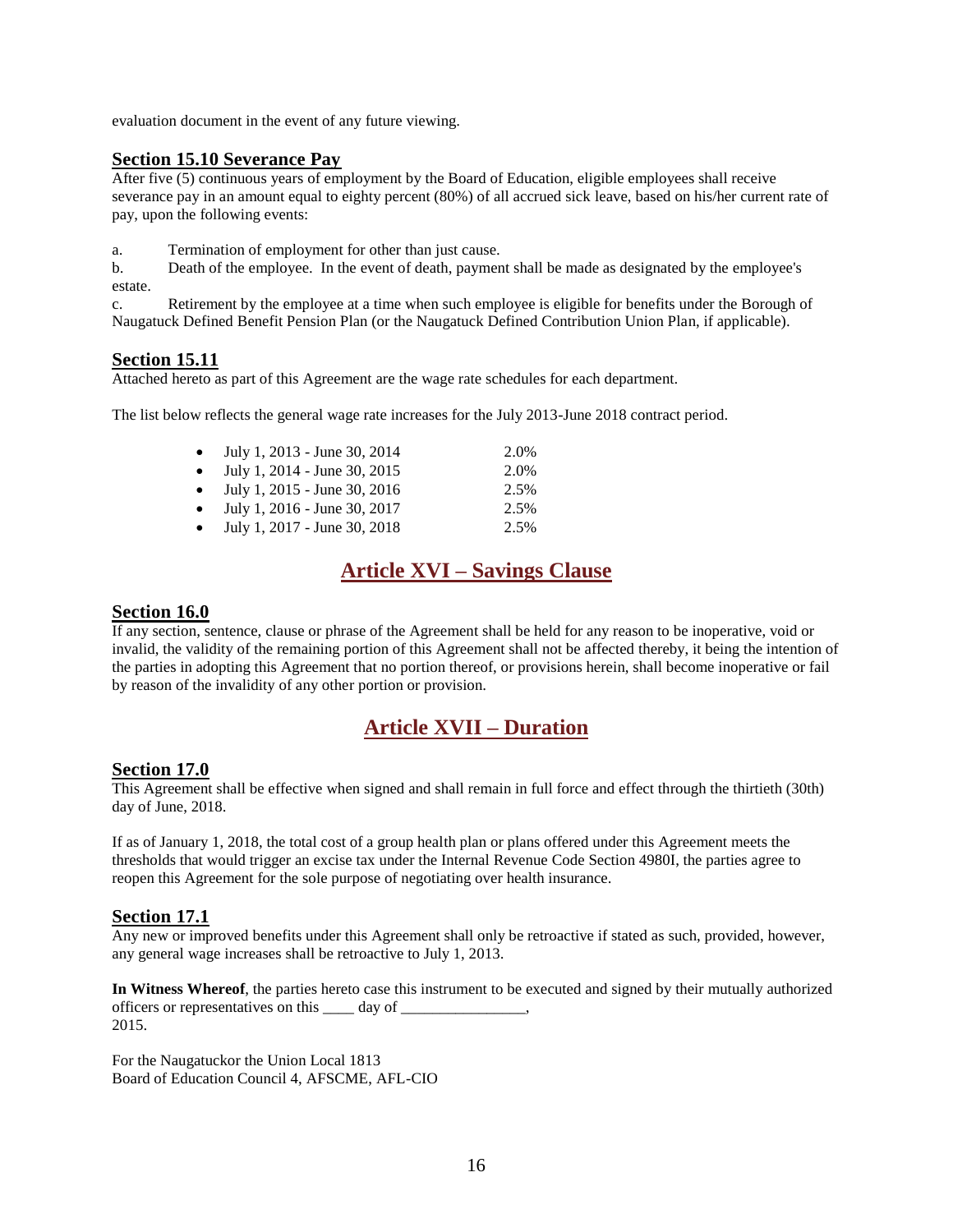# **Schedule A - Wage Rates for Department 1**

<span id="page-26-0"></span>

| Job                   | $7/1/13$ to | $7/1/14$ to | $7/1/15$ to | $7/1/16$ to | $7/1/17$ to |
|-----------------------|-------------|-------------|-------------|-------------|-------------|
| <b>Classification</b> | 6/30/14     | 6/30/15     | 6/30/16     | 6/30/17     | 6/30/18     |
| General Worker        | \$15.54     | \$15.85     | \$16.25     | \$16.65     | \$17.07     |
| 20 hours or           |             |             |             |             |             |
| more                  |             |             |             |             |             |
| Less than 20          | \$15.54     | \$15.85     | \$16.25     | \$16.65     | \$17.07     |
| hours                 |             |             |             |             |             |
| Cook Manager          | 17.07       | \$17.41     | \$17.85     | \$18.29     | \$18.75     |
| H.S. Cook             | 19.95       | \$20.35     | \$20.86     | \$21.38     | \$21.91     |
| Manager               |             |             |             |             |             |
| Satellite Cook        | \$19.95     | \$20.35     | \$20.86     | \$21.38     | \$21.91     |
| Manager               |             |             |             |             |             |

#### **Notes**

When a cook manager is absent from work for one full shift, the cafeteria worker who replaces him/her in the performance of her duties shall receive the cook manager's hourly rate.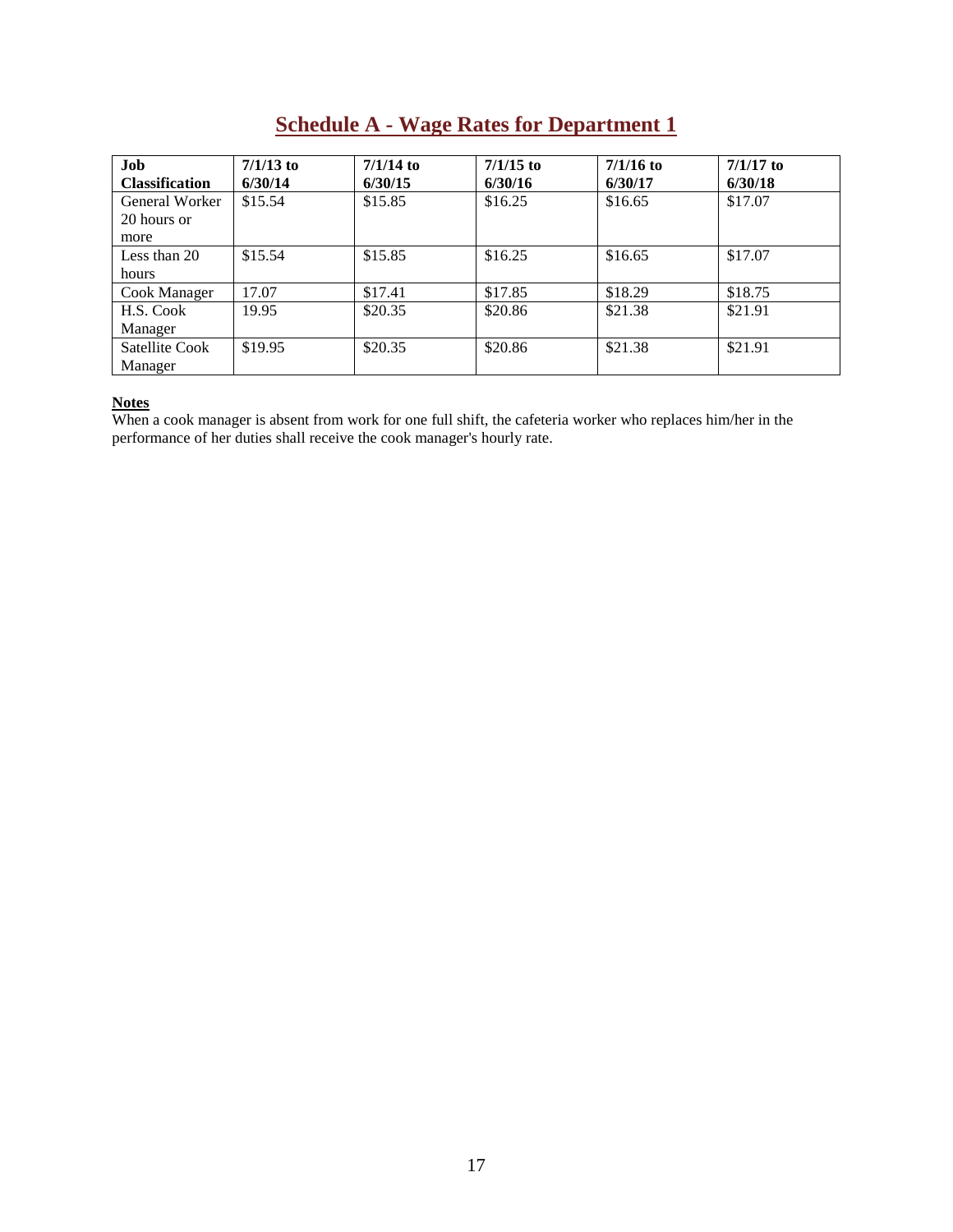<span id="page-27-0"></span>

| <b>Job Classification</b> | <b>Step</b>    | $7/1/13$ to<br>6/30/14 | $7/1/14$ to<br>6/30/15 | $7/1/15$ to<br>6/30/16 | $7/1/16$ to<br>6/30/17 | $7/1/17$ to<br>6/30/18 |
|---------------------------|----------------|------------------------|------------------------|------------------------|------------------------|------------------------|
| Custodian More than 20    | 1              | \$20.62                | \$21.03                | \$21.56                | \$22.10                | \$22.65                |
| Hours                     |                |                        |                        |                        |                        |                        |
|                           | $\overline{c}$ | \$21.57                | \$22.00                | \$22.55                | \$23.12                | \$23.69                |
|                           | 3              | \$22.13                | \$22.57                | \$23.14                | \$23.72                | \$24.31                |
| Head Custodian            | 1              | \$22.17                | \$22.61                | \$23.18                | \$23.76                | \$24.35                |
| <b>Ground Maintenance</b> | 2              | \$22.81                | \$23.27                | \$23.85                | \$24.44                | \$25.06                |
| Pool Engineer             | 3              | \$23.79                | \$24.27                | \$24.87                | \$25.49                | \$26.13                |
| Maintainer 1              | 1              | \$22.80                | \$23.26                | \$23.84                | \$\$24.43              | \$25.04                |
| <b>HS Head Custodian</b>  | 2              | \$23.73                | \$24.20                | \$24.81                | \$25.43                | \$26.07                |
|                           | 3              | \$24.57                | \$25.06                | \$25.69                | \$26.33                | \$26.99                |
| Maintainer II             | N/A            | N/A                    | \$29.00                | \$29.73                | \$30.47                | \$31.23                |
| <b>Plant Engineer</b>     | N/A            | \$26.94                | \$27.48                | \$28.17                | \$28.87                | \$29.59                |
| Custodian Less than 20    | N/A            | \$20.62                | \$21.03                | \$21.56                | \$22.10                | \$22.65                |
| Hours                     |                |                        |                        |                        |                        |                        |
| Carpenter                 | N/A            | \$32.31                | \$32.96                | \$33.78                | \$34.62                | \$35.49                |
| Electrician               | N/A            | \$35.76                | \$36.48                | \$37.39                | \$38.32                | \$39.28                |
| Head Custodian Less than  | N/A            | \$22.17                | \$22.61                | \$23.18                | \$23.76                | \$24.35                |
| 20 Hours                  |                |                        |                        |                        |                        |                        |

# **Schedule B - Wage Rates for Department 2**

In the event that a Maintainer holds and maintains a contractor's license in a trade that the employee performs work on behalf of the Board as part of his/her regular duties and responsibilities as a Board employee, the Maintainer shall be classified as a Maintainer II.

**Note: Current employees shall be placed on Step 2 when they have completed 6 months in their classification and on Step 3 when they have completed one year in their classification.**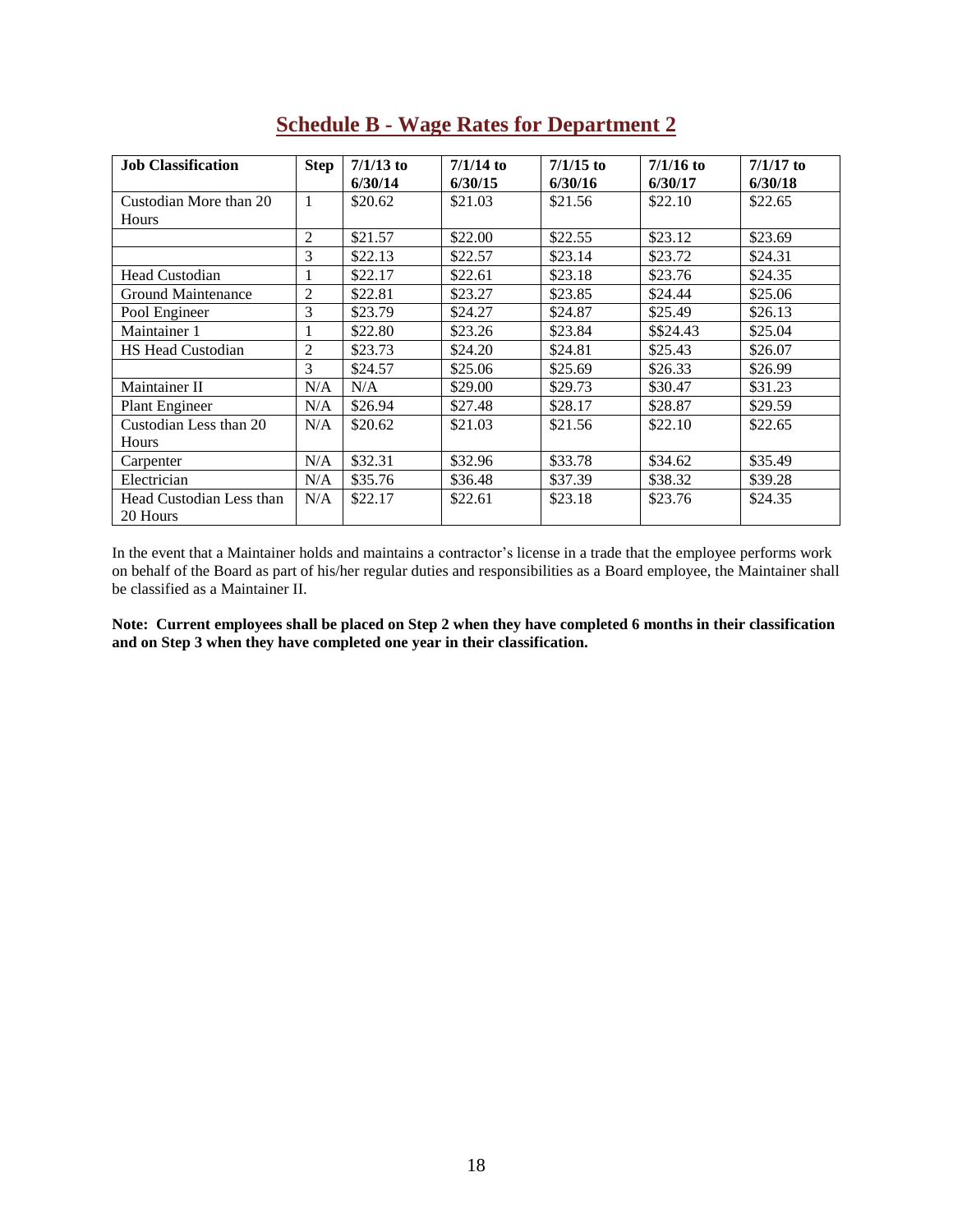<span id="page-28-0"></span>

| <b>Job Classification</b>    | <b>Step</b>    | $7/1/13$ to | $7/1/14$ to | $7/1/15$ to | $7/1/16$ to | $7/1/17$ to |
|------------------------------|----------------|-------------|-------------|-------------|-------------|-------------|
|                              |                | 6/30/14     | 6/30/15     | 6/30/16     | 6/30/17     | 6/30/18     |
| Secretary I                  | 1              | \$17.61     | \$17.96     | \$18.41     | \$18.87     | \$19.34     |
| Secretary I                  | 2              | \$18.32     | \$18.69     | \$19.15     | \$19.63     | \$20.12     |
| Secretary I                  | 3              | \$18.99     | \$19.37     | \$19.85     | \$20.35     | \$20.86     |
| Secretary II                 | 1              | \$18.32     | \$18.69     | \$19.15     | \$19.63     | \$20.122    |
| Secretary II                 | $\overline{2}$ | \$18.96     | \$19.34     | \$19.82     | \$20.32     | \$20.83     |
| Secretary II                 | 3              | \$19.71     | \$20.10     | \$20.61     | \$21.12     | \$21.65     |
| Secretary III                | 1              | \$19.71     | \$20.10     | \$20.61     | \$21.12     | \$21.65     |
| Secretary III                | $\overline{2}$ | \$20.30     | \$20.71     | \$21.22     | \$21.75     | \$22.30     |
| Secretary III                | 3              | \$21.03     | \$21.45     | \$21.99     | \$22.54     | \$23.10     |
| Secretary IV                 | 1              | \$21.03     | \$21.45     | \$21.99     | \$22.54     | \$23.10     |
| Secretary IV                 | $\overline{2}$ | \$21.78     | \$22.22     | \$22.77     | \$23.34     | \$23.92     |
| Secretary IV                 | 3              | \$22.96     | \$23.42     | \$24.00     | \$24.60     | \$25.22     |
| Account Specialist I         | 1              | \$22.02     | \$22.46     | \$23.02     | \$23.60     | \$24.19     |
| <b>Account Specialist I</b>  | $\overline{2}$ | \$22.66     | \$23.11     | \$23.69     | \$24.28     | \$24.89     |
| <b>Account Specialist I</b>  | 3              | \$23.48     | \$23.95     | \$24.55     | \$25.16     | \$25.79     |
| Account Specialist II        | 1              | \$23.35     | \$23.82     | \$24.41     | \$25.02     | \$25.65     |
| Account Specialist II        | $\overline{2}$ | \$24.05     | \$24.53     | \$25.14     | \$25.77     | \$26.42     |
| <b>Account Specialist II</b> | 3              | \$25.00     | \$25.50     | \$26.14     | \$26.79     | \$27.46     |

# **Schedule C - Wage Rates for Department 3**

**Notes**:

- Step  $1 = 0.6$  months
- Step  $2 = 7-12$  months
- Step  $3 = 13-18$  months where there are 4 Steps. In all other classifications Step  $3 = 13+$ months
- Step  $4 = 19+$  months